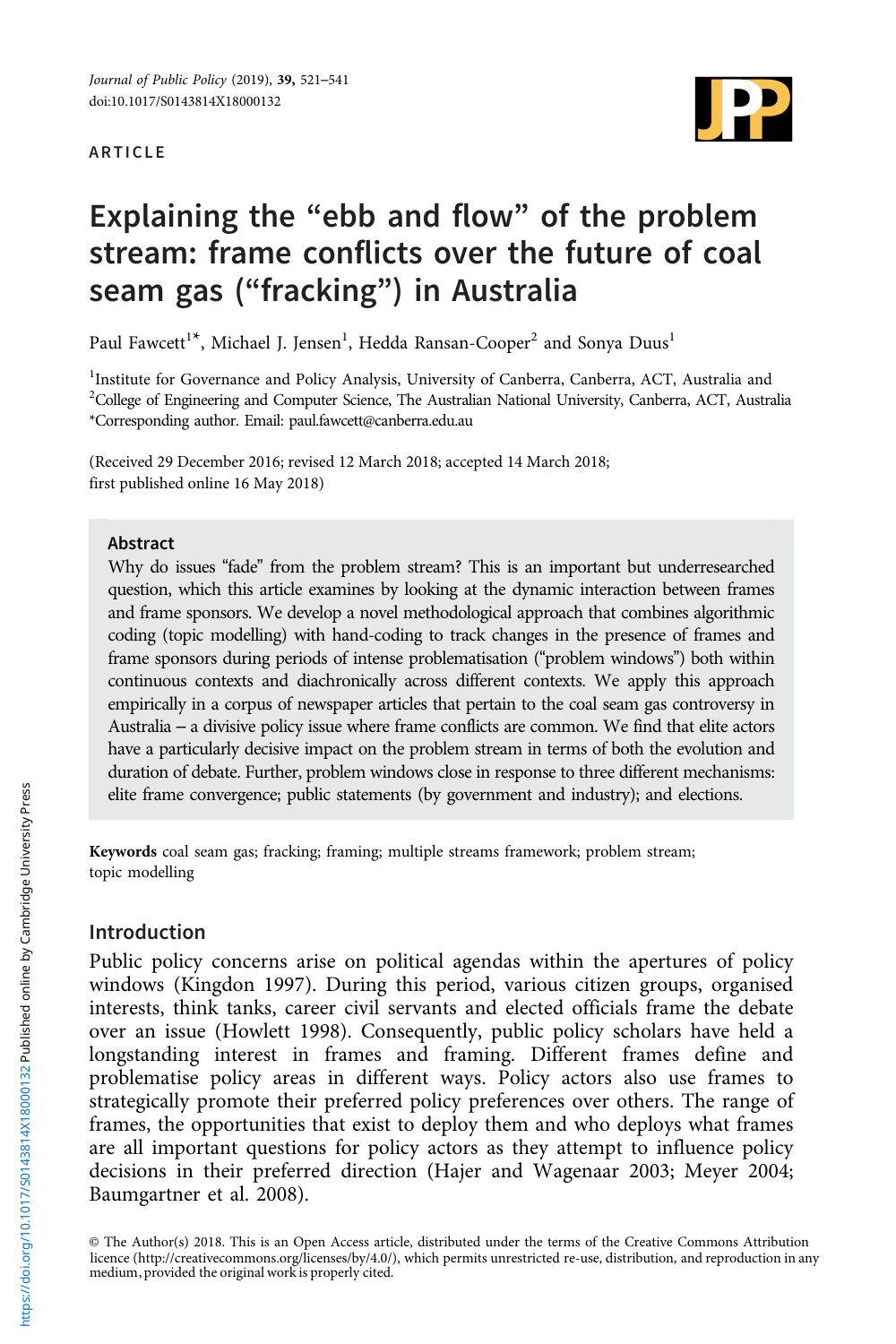This article responds to the recent call to address "head-on" questions about how the different streams within the multiple streams framework (MSF) function and evolve. In particular, it develops a methodology for the identification of problem windows by using topic modelling to isolate periods of enduring problem definition. Although others have examined the MSF at the macro level (e.g. Howlett et al. 2015), we "zoom in" on framing and its role within the problem stream. Studies of problem definition and framing have been important areas in policy studies (e.g. Baumgartner and Jones 1993; Stone 1998), yet the problem stream, within the MSF, has often been studied in the shadow of the politics and policy streams (Knaggård 2015). There has also been a natural tendency to focus on why issues get problematised in the first place, rather than on their "ebb and flow" into and out of public debate. We contribute to this emerging research agenda by looking at why issues "fade" from the problem stream.

Although concerns about framing and its impact on policy debates are not new, the literature on framing has been criticised for reifying frames and presenting them in an overly static way (De Bruycker 2016). This is illustrated by the relative lack of studies that have examined dynamic actor-frame relationships (Van Hulst and Yanow 2016). A diachronic analysis is important to understanding how framing takes place in "real time", but it is also more complex than studying frames alone because diachronic research designs raise various methodological challenges (De Bruycker 2016).

This article addresses these challenges by developing an innovative methodological approach that links problem windows and their duration with an analysis of frames and those who sponsor them. We define problem windows as moments in time when a pressing problem emerges, or there is a perception that a pressing problem has emerged, within the problem stream. Problem windows are said to be closed when an identified problem dissipates in coverage. Dissipation may be the result of problem resolution owing to a policy intervention, changes in the underlying conditions that produced the problem, the emergence of new issues that redirect media attention and so forth. By focussing on periods of heightened attention within the broadcast media around the coal seam gas (CSG) debate in Australia, we contribute to an understanding of the structure of problem windows. The findings indicate that problem windows endure so long as controversies persist. We also find that formal political elites play a significant role in this process as their entry into the debate "crowds out" other frame sponsors. Our analysis extends the recent research into the dynamic role of framing in policy controversies by drawing in contextual factors that shape the aperture and closure of problem windows. We find that changes in the contextual factors that serve as proximate reasons for the opening of a problem window can also be decisive in its closure.

We examine these questions empirically using broadcast media reports on the CSG debate in Australia. CSG is a contentious and controversial policy issue in which frame conflicts are common (Jaspal and Nerlich 2014; Metze 2014; Bomberg 2015; Fawcett and Wood 2017). Opponents of CSG cite the industry's high-risk nature and its potential impacts on water, land rights and health, whereas proponents of the industry stress its low-risk nature and potential to generate economic growth and jobs. CSG activities are currently concentrated in two states in Australia [Queensland and New South Wales (NSW)], which both hold significant natural gas reserves. Production has been taking place in Queensland for several decades, and exploration is at an advanced phase in NSW. The recent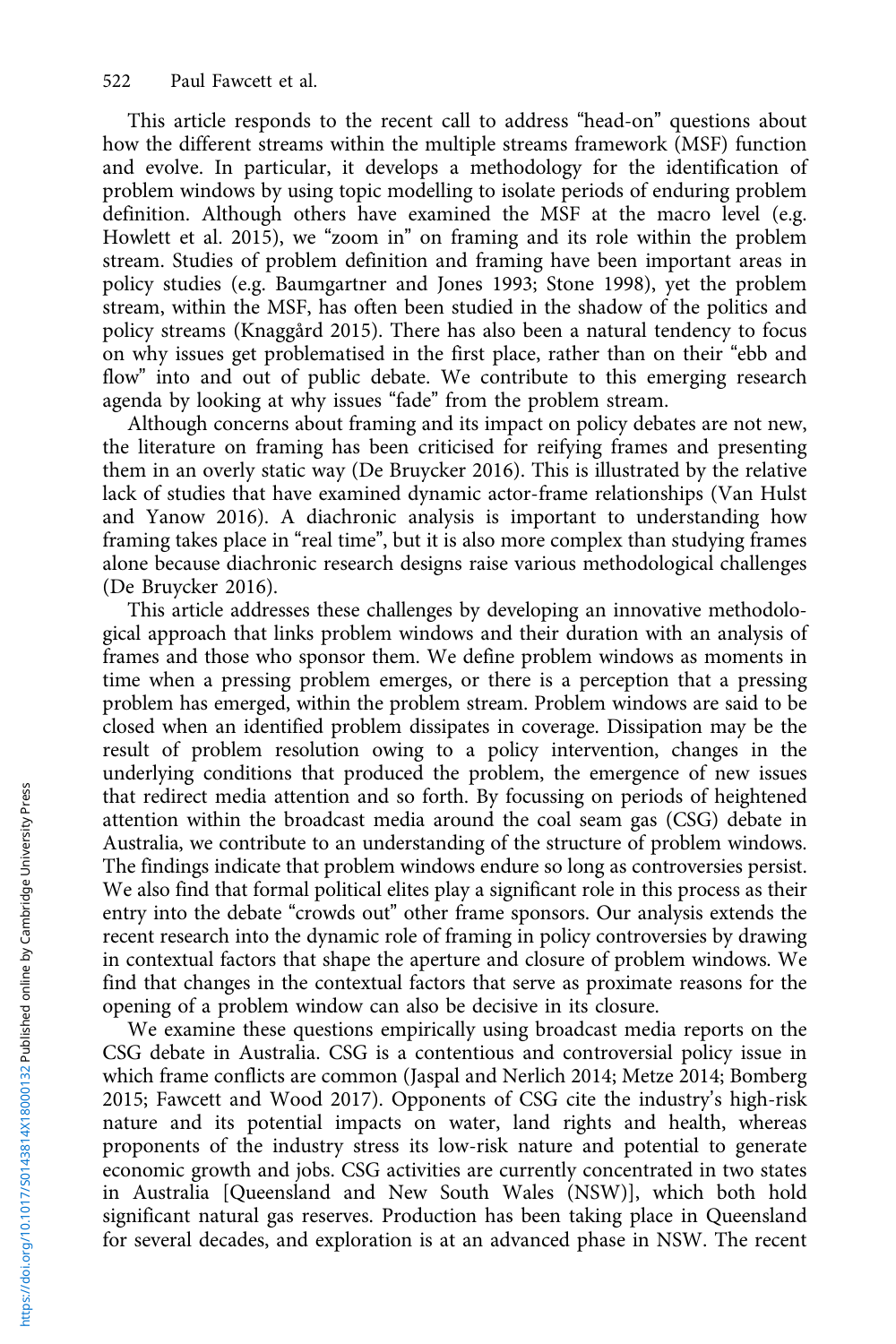completion of a liquefied natural gas (LNG) facility on Curtis Island has been heralded as a "game changer" by energy companies with estimates that Australia could become one of the world's top three natural gas producers (NSW Parliamentary Library 2013). The Greens are the only political party that has consistently opposed CSG development. The Coalition and federal Labor party have both been cautious supporters, whereas the NSW Labor party has taken both pro- and anti-CSG positions.

Opposition to CSG in Australia has also persisted, and the terms of the debate have changed over time. These factors create favourable conditions for examining the different reasons why problem windows close and a strong theoretical justification for selecting this case. The findings from this case are also more likely to be generalisable given that it shares many key features with policy controversies taking place elsewhere. The CSG controversy in Australia operates across multiple levels of government (local, state and federal). It also involves diverse actors: a highly organised opposition led by environmentalists and support from businesses interests. These factors make the CSG controversy in Australia a suitable case for drawing broader insights into problem windows as they pertain to other controversial policy issues where important stakeholders exist on both sides.

This article proceeds in four sections. First, we locate this analysis in the literature on the MSF and the problem stream. Second, we operationalise our analysis of the problem stream using a research design that combines topic modelling with human coding. Third, we report on our findings on actor-frame dynamics and problem window closure. Finally, we use the preceding analysis to identify and discuss three different mechanisms that help explain why problem windows close.

# The problem stream and frame analysis

The MSF occupies an important place as a key theoretical approach in the study of public policy and the policy-making process (e.g. Howlett et al. 2015; Cairney and Jones 2016; Jones et al. 2016; Rawat and Morris 2016).<sup>1</sup> In Agendas, Alternatives and Public Policies, Kingdon (1997) argued that policymaking is made up of three separate and independent streams: the problem stream (problems that are perceived by the public as requiring government action), the policy stream (where experts and policy specialists examine problems and propose policy solutions) and the politics stream (which refers to changes in public opinion, executive or legislative turnover and advocacy campaigns). Kingdon argued that policy change occurs when a policy entrepreneur applies an idea from the policy stream to an issue in the problem stream at a time when this coupling is acceptable within the political stream. This coupling could be triggered by external focussing events (e.g. crises, or accidents), the presence or absence of policy entrepreneurs or institutionalised events such as periodic elections or budget deadlines (Birkland 1997, 1998). Thus, time and timing (along with ambiguity) are critical dimensions in the MSF because one's influence over the policy process will always be temporally conditioned (Zahariadis 2003, 2007).

<sup>&</sup>lt;sup>1</sup>For example, four special issues have been published on the MSF over the past year (see Zohlnhöfer et al. 2015; Weible and Schlager 2016; Zahariadis 2016; Béland and Howlett 2016).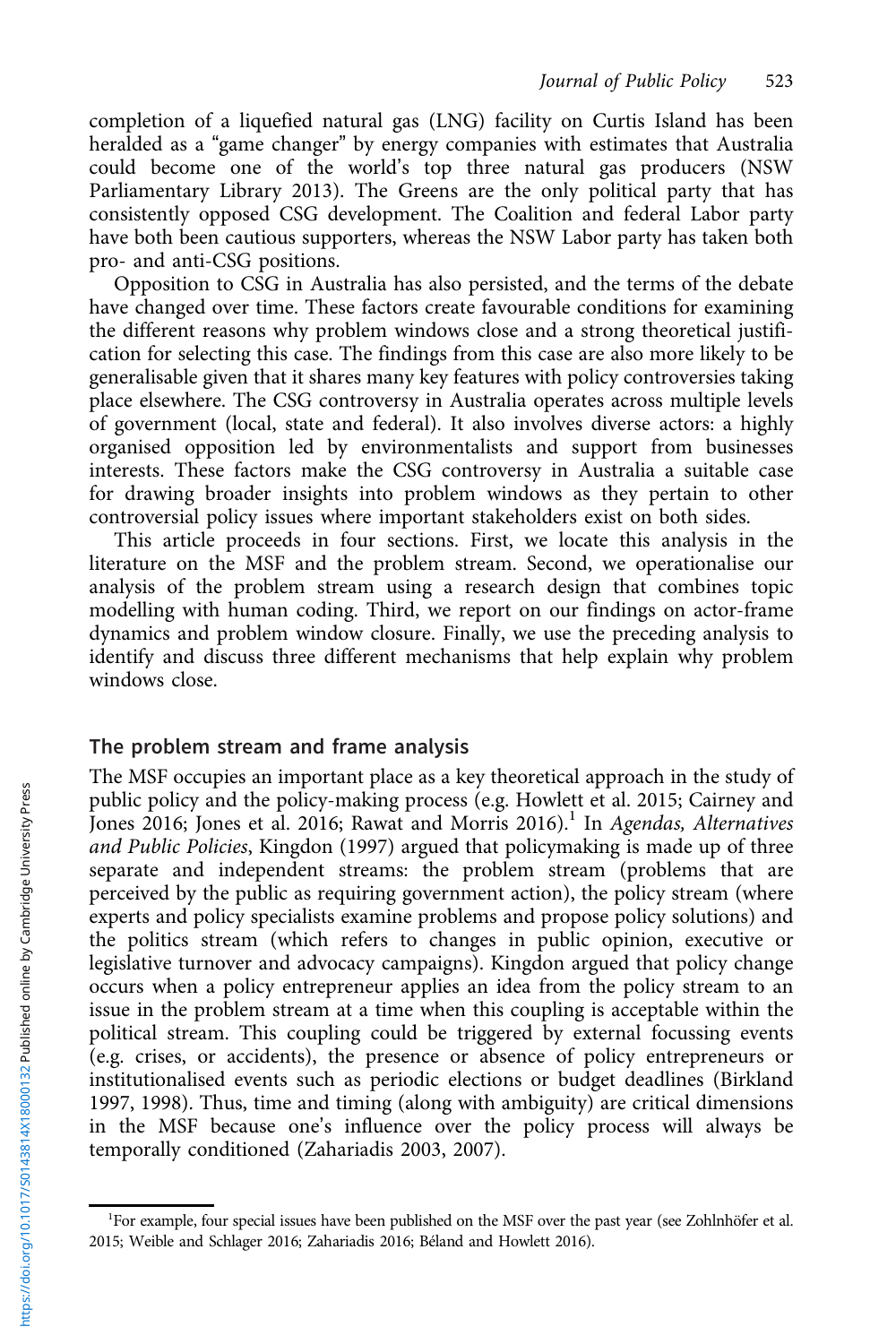Our particular concern here is with the problem stream, which has been identified as an understudied component of the MSF (Knaggård 2015). A concern with the problem stream is also broadly aligned with recent calls for greater engagement between the MSF and ideas (e.g. Béland 2016; Winkel and Leipold 2016), framing (e.g. Boscarino 2016; Sager and Thomann 2017) and agency (e.g. Mukherjee and Howlett 2015). At the general level, the MSF argues that each stream operates independently up until they cross and a policy window opens. The principle of stream independence has been contested (e.g. Robinson and Eller 2010,) but Zahariadis (2007, 81) has argued that if it is understood as a "conceptual device" then scholars applying the MSF can assume that the streams act "as if" they were independent. To put it more succinctly, although streams are not empirically independent, when conducting research there is analytical value in approaching an issue from within one stream alone.

We can also analytically distinguish the problem stream because it is underpinned by a qualitatively different kind of logic. Although the politics stream may be influenced by constructions produced in the problem stream, it is fundamentally governed by an electoral calculus and involves coordinating the input of support or political opposition for an initiative (Sager and Thomann 2017). This is a different logic from that which is present in the problem stream, which is concerned with who uses what frames, and to what effect, in the public debate surrounding a contested policy problem. Issues in the problem stream are therefore addressed to a public audience and subject to public criteria of persuasion, rather than the technical criteria of the policy stream or the expedience criteria of the political stream.

The problem stream also exhibits some distinct characteristics at the actor level. For example, Knaggård has argued that "problem brokers" operate to "frame conditions as public problems and work to make policy makers accept these frames" (2015, 452). She argues that problem brokers perform a role that is distinct to the problem stream because many actors frame problems without making policy suggestions. This is consistent with Mukherjee and Howlett's (2015, 67) "differentiated subsystem approach", which analyses how "distinct subsets of actors" in each of the three streams undertake particular tasks, including the "articulation of problems".

The problem stream also exhibits its own particular flow and temporality. The literature on issue attention cycles (e.g. Downs 1972; Nisbet and Huge 2006) has long shown that policy issues get problematised at different rates. In this article, we capture this variation by referring to "problem windows", which we define as moments in time when a pressing problem emerges, or there is a perception that a pressing problem has emerged, within the problem stream. We describe this as a "window" to emphasise the punctuated nature of these moments as distinct from the overall flow of the problem stream. Problem windows appear when an issue in the problem stream becomes a subject of public contestation and debate. Most analysis has focussed on why problem windows open, rather than on why they close. However, understanding how problem streams "flow" requires a focus on both dimensions. As such, there can be both substantive and analytical reasons for distinguishing the problem stream from the policy and politics streams.

Contestation within the problem stream can also occur in multiple domains, although the broadcast media remains a particularly important venue for at least three reasons (Kingdon 1997). First, broadcast media are a central site where actors on multiple sides of controversial issues are represented and policy actors compete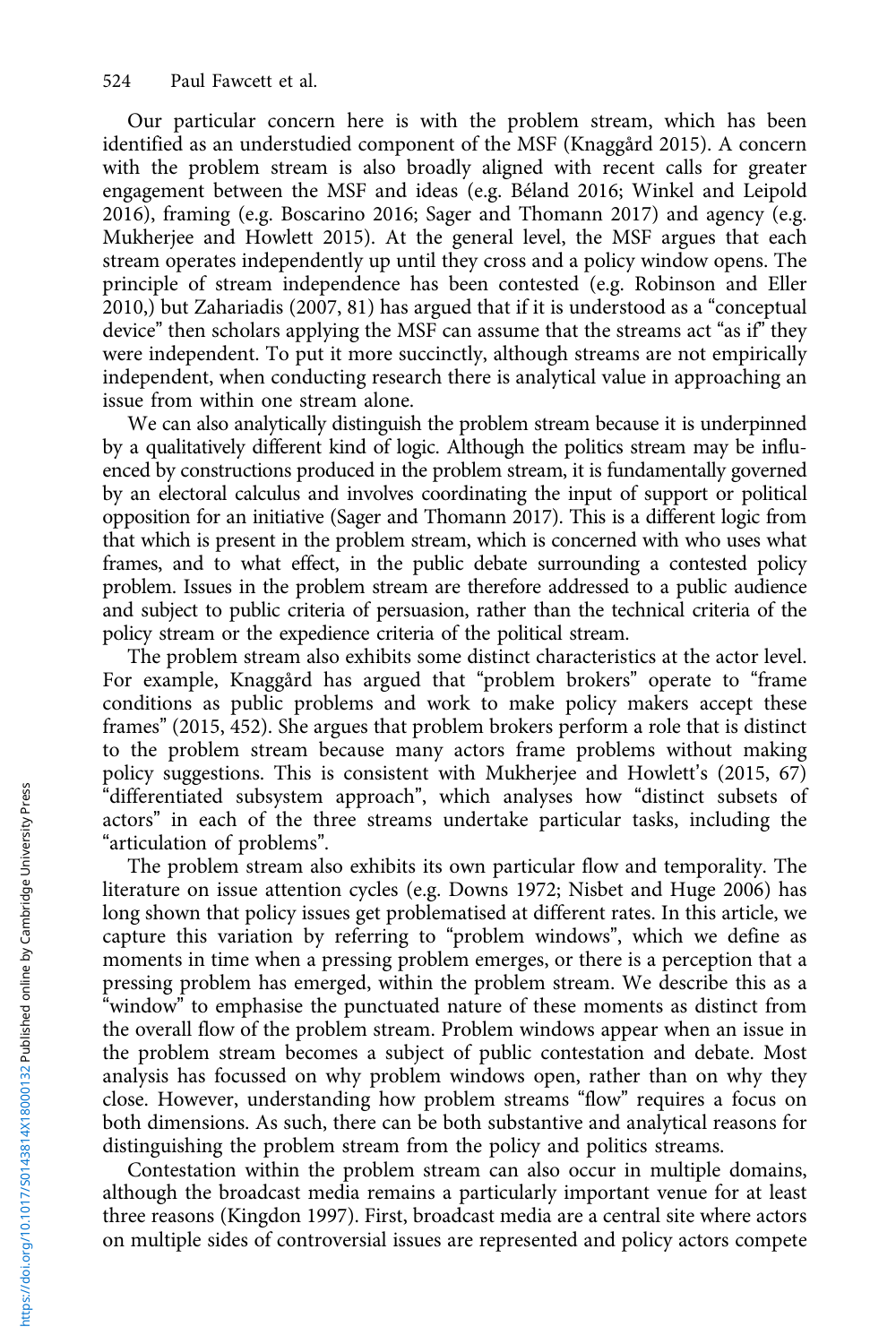to gain legitimacy and construct core meanings (Carragee and Roefs 2004; Gamson 2004). Second, broadcast media outlets serve a legitimation role as an independent actor that selects certain issues, frames and actor representations over others (Gamson and Wolfsfeld 1993; Carvalho 2007; Shanahan et al. 2011; Evensen et al. 2014). Third, messages reach wider publics through the mass media (Kriesi 1995; Boykoff and Boykoff 2004). This is a conclusion supported by a US study on hydraulic fracturing, which found that most citizens continued to source their information from the broadcast media (Stedman et al. 2012).

Although MSF scholars have examined the role played by framing in the problem stream (e.g. Sager and Thomann 2017), disagreements persist about what actually constitutes a frame, particularly in relation to the involvement of frames within cognitive processes (Schön and Rein 1994; Stone 1998; Chong and Druckman 2006; Bacchi 2009; Cacciatore et al. 2016; van Hulst and Yanow 2016). However, we define frames with respect to properties of communications, treating frames as containing a set of meanings that organise objects and events in relation to a wider context of activity. They are external to the observer, directing one's attention to particular attributes of an object while deflecting attention from other aspects, meanings and orderings of reality contained within communications (Burke 1984, 111). Different observers may construe meanings in varied ways, but to the extent an observer can understand a language, frames obtain an autonomous coherence at least for a given time and place. This is particularly the case for broadcast media, which addresses a wide audience and is predicated on stabilities in meaning.

Although frames exist independent of particular advocates, Ferree and Merrill (2000, 456) have argued that linking frames with the agents who sponsor them is an important step towards providing a "more complex model of how people organise, use, and change their frames". We use the term "frame sponsor" to refer to actors, including individual persons, organisations and government entities, who support particular frames. The inclusion of frame sponsors helps respond to those who have criticised the MSF for its lack of a detailed notion of agency (e.g. Mukherjee and Howlett 2015). This is important because the decision by one frame sponsor to use a particular frame can place limits on the extent to which another frame sponsor can make use of the same frame on a contested policy issue; for example, if an industry actor concedes that their activities produce environmental harm then it may make it harder for others to deny that claim without first referring back to that industry actor's framing of the issue. Certain actors, such as government officials or industry representatives, may also dominate domestic policy debates with a common set of priorities, preconceptions and frames, whereas the media also tend to "index" their coverage to the range of frames provided by political elites (Tuchman 1978; Bennett 1990; Callaghan and Schnell 2001; Livingston and Bennett 2003). In the case of controversies such as the CSG debate, the presence of frame sponsors therefore becomes an important empirical question. Although the broadcast media may legitimate claims of different policy actors, we anticipate that political authorities and their frames will prove particularly consequential in news reporting given that they are the ones who have the power to effect legislative and regulatory change.

Changes in the presence of frame sponsors and the frames that they advocate may also have an impact on a problem window, its duration and eventual closure. Frame adoption approaches presume that actors may use a variety of frames over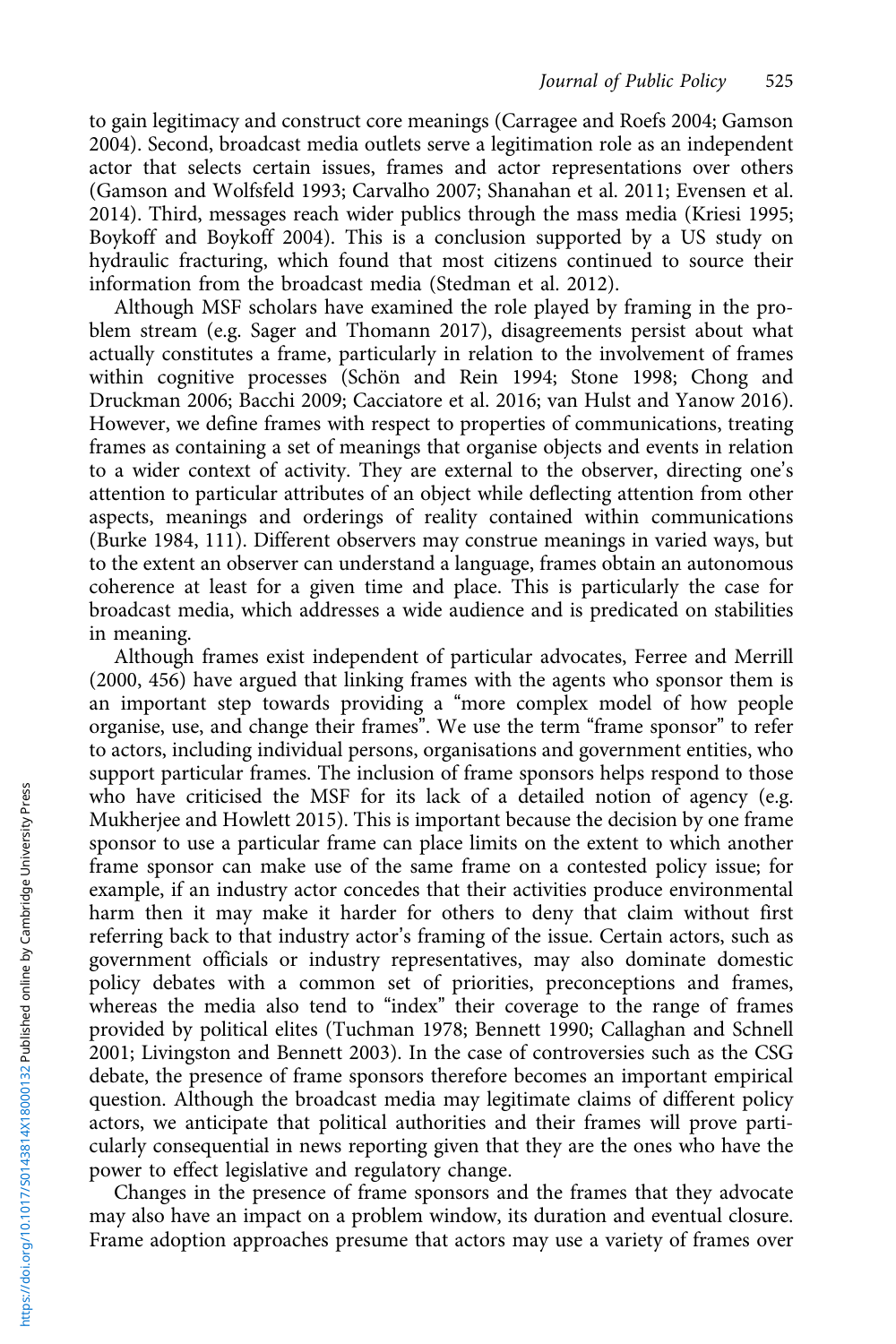the course of a debate. In a contested field, frames may change if the prevailing frame does not gain enough traction and even those frames that are successful are likely to be countered before long. For example, Boscarino's (2009, 426) study of forestry policy found that interest groups "problem surf" by connecting "their solution of sustainable forestry to different policy problems" dependent on what is politically salient and likely to gain more traction. We expect that the introduction of new frames and new actors will prolong a problem window, whereas frame convergence between actors will close a problem window as convergence signals at least partial closure within a debate.

Finally, there is the question of what mechanisms cause problem windows to close. Kingdon (1997) argues that problem windows typically open in response to events. Events can disrupt existing patterns as they provide an opportunity for policy actors to "reframe" the narrative in their preferred direction (Tuchman 1978; Gamson and Modigliani 1989; Iyengar 1990; Benford and Snow 2000; Greenberg 2005). Frames can change when opponents attempt to capitalise on events that highlight a misfit between a frame and an unfolding event. However, elite convergence may also close a problem window. As the mediatisation of politics depends on the creation of a narrative of conflict (Blumler and Gurevitch 1995; Strömbäck 2008), convergence in elite frames removes the driver behind the news coverage. Last, elections may also serve as a point of closure by legitimating an agenda through resolution by an independent arbiter: the voting public. In sum, we expect that problem windows will close when conflict subsides.

# Research design

This research design develops a novel approach for identifying problem windows that combines algorithmic methods with qualitative hand-coding. Algorithmic methods, such as topic models, enable researchers to cover large amounts of text that would be too resource-intensive to code using manual methods alone (Grimmer and Stewart 2013; Van Holt et al. 2013). These methods have already generated interest among public policy scholars (e.g. Klüver et al. 2015), and the approach developed here adds a qualitative dimension to that prior work. Combining algorithmic methods with hand-coding has advantages: it provides contextual sensitivity in interpreting the data (Aipperspach et al. 2006; Lewis et al. 2013; Hand and Hillyard 2014) and, just as computer-based analyses of texts are prone to making errors, human coders are prone to nonsystematic biases even when they use highly established coding schemes (Mikhaylov et al. 2012; González-Bailón and Paltoglou 2015).

Topic modelling has particular advantages for this study, as it can be used "diagnostically" to identify successive days of consistent news reporting on a particular topic.<sup>2</sup> Although policy areas typically involve multiple dimensions (or "topics"), we are able to use topic models to construct problem windows within a single topic based on heightened and extended periods of topic prevalence within the news media (Nowlin 2016). Topic prevalence is operationalised in terms of model "thetas", which is a measure of the expected proportion of a topic in each document. Studies of framing have often used a simple article frequency count as a justification for "zooming in" on particular periods of time (e.g. Hurka and Nebel

<sup>&</sup>lt;sup>2</sup>As a first cut on the data, we identified periods of highest reporting on CSG and found that they often included a mix of issues but did not contain a significant range of frames around a single topic.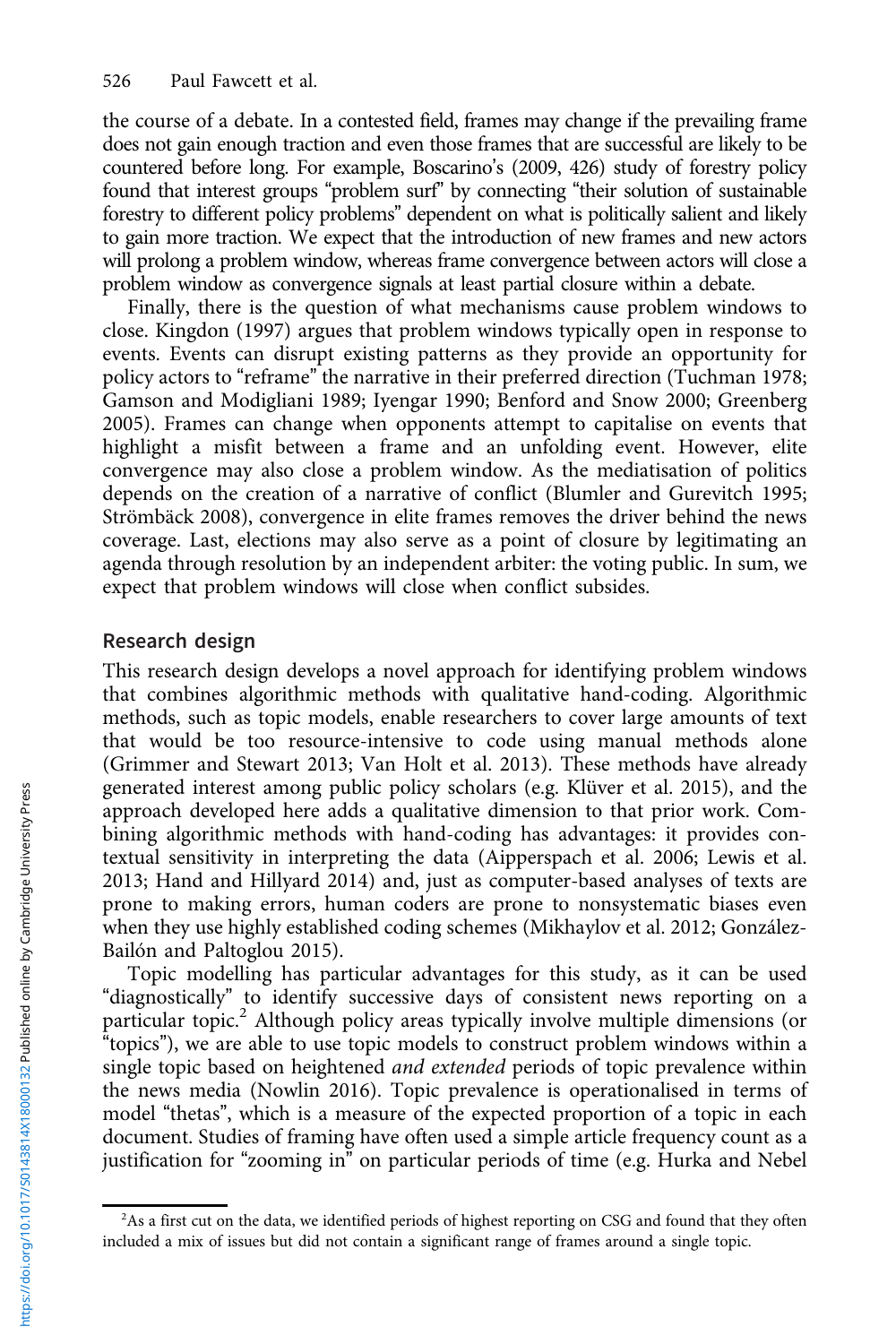2013; Jaspal and Nerlich 2014; Metze 2014), but this does not always capture periods of heightened problematisation. For example, we found that brief stock market reports (several sentences long in the Finance pages) accounted for a high proportion of the total number of news articles published on CSG. These articles do not problematise the CSG issue but they still contribute to the article count.<sup>3</sup> Consequently, using heightened periods of topic prevalence on a policy-related topic gives greater certainty that selected problem windows relate to actual periods of problematisation, rather than the other types of extraneous reporting that might be captured using a simple article frequency count.

Once a policy-related topic with a high overall topic prevalence had been identified, the topic proportions across all articles for that topic were summed and aggregated to identify problem windows: *successive days* of high topic prevalence. We retrieved and hand-coded all the news articles that fell between those dates for the presence of frames and frame sponsors. In short, we used the topic modelling "diagnostically" to identify problem windows and the qualitative analysis "analytically" to investigate the reasons why problem windows close.

The research design was split into four steps:

- ∙ Step 1: we captured the relevant data and prepared it for the topic modelling.
- ∙ Step 2: we ran the topic modelling, selected a 15-topic model and one policy-related topic from within that model.
- ∙ Step 3: we identified four problem windows from within the selected topic.
- ∙ Step 4: we hand-coded for the presence of frames and frame sponsors within the news articles published during the four problem windows identified in Step 3.

In Step 1, 2,414 newspaper articles were retrieved using the database Lexis/Nexis and the search term "coal seam gas". The search covered every news article (excluding "Letters to the Editor") that matched the search term in four Australian newspapers: The Australian, The Australian Financial Review, The Courier Mail (Brisbane) and the Sydney Morning Herald, between 1 January 2008 and 2 August 2016. Once retrieved, the articles underwent text preprocessing so that they could be used in the topic modelling. Topic models use "model vocabularies", which are the list of terms out of which patterns are identified to form topics. The topic models were unsupervised and prepared using Latent Dirichlet Allocation (LDA). LDA is a method commonly used in the study of journalism to analyse large volumes of news content and has been used by researchers studying contentious policy issues such as CSG (e.g. Blair et al. 2016; Günther and Quandt 2016; Jacobi et al. 2016; Bauer et al. 2017). It has also been shown to be effective at identifying topic distributions in newspapers when compared with hand-coding (Blair et al.  $2016$ .<sup>4</sup> The model was unsupervised because we approached the data not knowing ahead of time the topics or their relative proportions.

<sup>&</sup>lt;sup>3</sup>It is also not always possible or desirable to exclude the Business/Finance section in its entirety. The Business/Finance section is not always identified as a separate subcategory in Lexis/Nexis, what counts as an article published in this section varies between newspaper outlets and this section can also contain fulllength articles that problematise the CSG issue.

<sup>&</sup>lt;sup>4</sup>We validated our selection of the LDA model by comparing its results with an alternative spectral model, and they proved quite similar.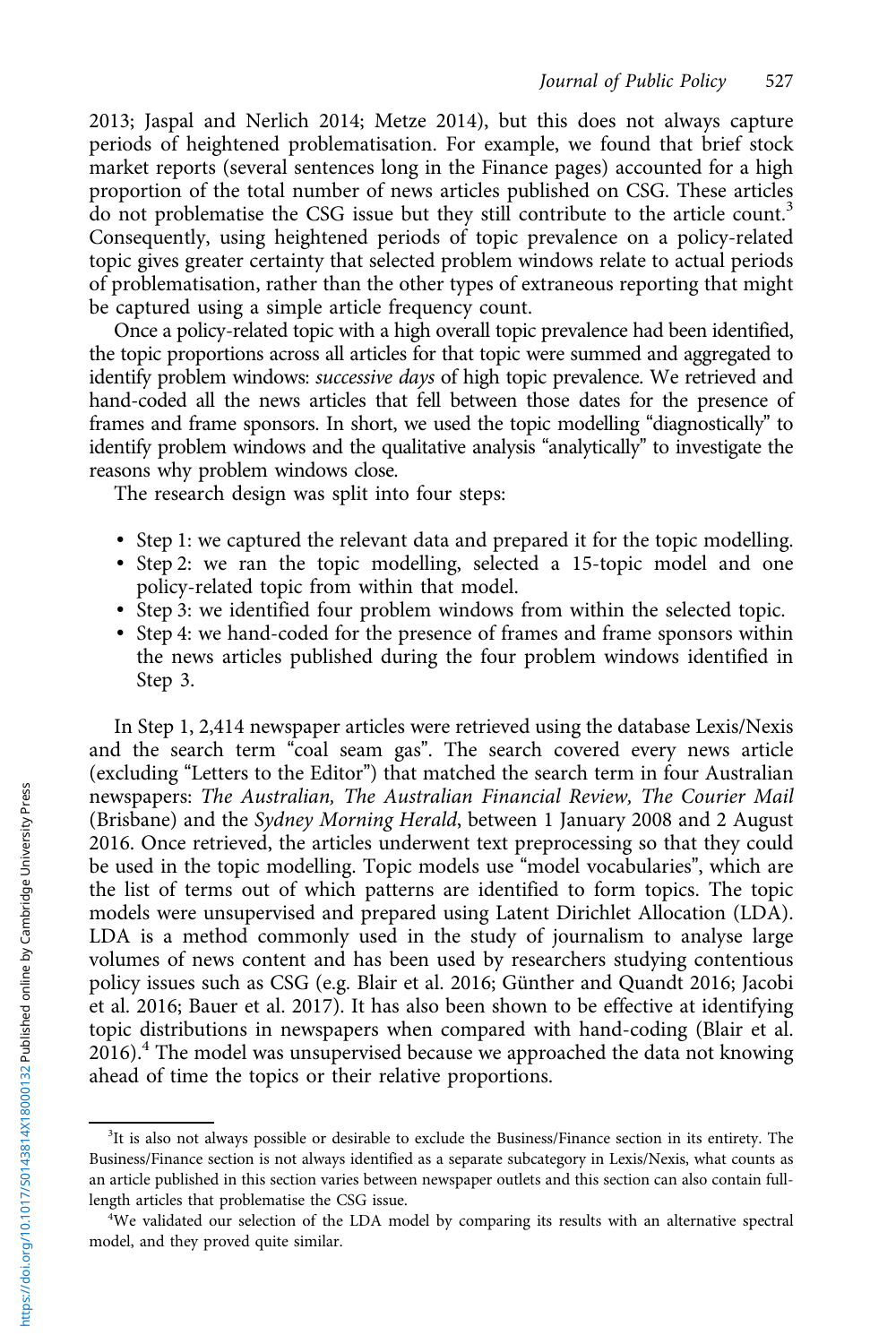Although LDA does not require any preanalysis, some text preprocessing is necessary to allow comparability of terms independent of their location within sentences. This step involves removing numbers, punctuation and standard stopwords (e.g. and, for, in, it), normalising text as lower case and reducing terms to their grammatical stems. Infrequently used terms and rarely used words are also removed to reduce unwanted noise and avoid creating topics that are only germane to one particular article. As a consequence, 625 very short articles were entirely eliminated and the topic modelling was conducted on the 1,789 reports that remained (see the Supplementary Information for further detail).

In Step 2, we ran the topic modelling (see Table 2 in the Supplementary Information for the results). It is a common feature of topic modelling to assume the number of topics before the modelling, and thus care needs to be taken when making this decision (Grimmer and King 2011). After running several tests (see below), a 15-topic model was selected within which several policy-related topics were identified (e.g. on the greenhouse effect, the mining tax and jobs and the economy). We then selected one policy-related topic related to "risk and regulation" as a basis for identifying the problem windows. We selected this topic for three reasons. First, the risk and regulation topic was the most prevalent topic among all of the topics – both those that concerned policy-related issues and those that did not (see Figure 1 in the Supplementary Information). From the 15 topics, risk and regulation was therefore identified as the most likely topic to exhibit the problem windows that were the particular motivation for this study and the research questions that informed it (Nowlin 2016, 319).<sup>5</sup> Second, unlike other topics (e.g. the greenhouse effect), the risk and regulation topic is particular to the concerns surrounding CSG development. This makes the identification of discrete problem windows using algorithmic means more feasible as the topic contents are more likely be specific to the CSG controversy. Third, the risk and regulation topic provided a balance between having a topic that included enough problem windows to enable a thorough analysis and the time that it would take to hand-code the news articles that were selected through this process.

We interpreted the results from the topic modelling using the highest probability terms (those terms that are most frequent in the topic) and the "frex" terms (those terms that are most unique to the topic). When combined, these results define a topic according to both the salience of the terms that compose it and those terms that most distinguish one topic from the other topics present in the model. We gave each topic a name on this basis. The "highest probability terms" for our selected topic on risk and regulation were: said, gas, coal, seam, govern, nsw, water. "Coal", "seam" and "gas" appear among the highest probability terms as these are the terms defining the policy area. In addition, "govern" and "water" reference both the governing process and concerns about water pollution, one of the regulatory concerns raised by CSG development. Last, "nsw" denotes New South Wales, one of the geographic parameters bracketing this policy controversy. The "frex terms" were: frack, windsor, pilliga, buckingham, okan, tara and epa. Focussing on these terms, and discarding "okan", which seems to have multiple reference points, "frack" is a stemmed form of the term "fracking", which is a means of extracting CSG. The local CSG industry maintains that it does not frack, but opponents either

<sup>&</sup>lt;sup>5</sup>Of course, this does not preclude the possibility of extending this study to include additional topics, address alternative research questions or analyse one of the other streams.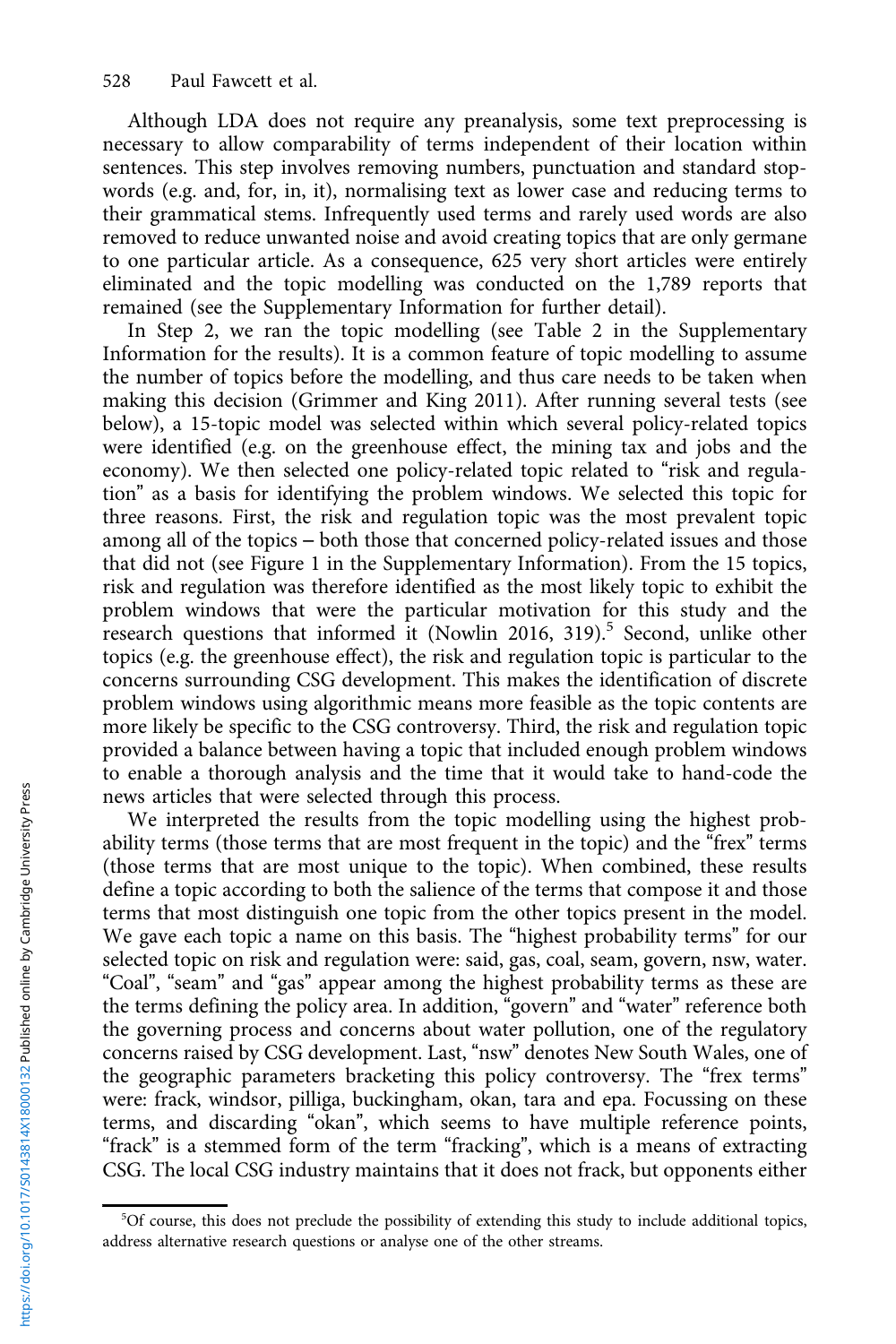challenge that claim or maintain that it is a distinction without a difference. Windsor is a reference to Tony Windsor, an independent MP. Pilliga is a forest area where CSG development has been hotly contested in northern NSW. Tara is a location in Queensland where there is a CSG production facility. The EPA is the NSW Environmental Protection Agency, and Buckingham is a Green party MP. Although these data show the close association of particular actors with the topic, actors can frame the terms within a topic in a variety of ways that express either opposition or support for CSG.

There is no single diagnostic test to evaluate topic models, and thus we conducted several different tests to validate our choices. First, we measured and then compared the semantic coherence and exclusivity of models ranging from 10 to 20 topics (see Table 1 in the Supplementary Information). Semantic coherence measures whether the terms in a topic model appear with a high degree of terminological cooccurrence, whereas exclusivity measures the level of differentiation between the topics. The results from these tests show that a 15-topic model has the second highest semantic coherence (−85.10190) and a higher exclusivity (9.623557) than the 10-topic model. This suggests that a 15-topic model achieves an appropriate balance between the extremes of either mixing distinct issues together in the same topic, which would reduce topic exclusivity, or artificially parsing more topics than the underlying text would warrant. Second, we tested for the robustness of the risk and regulation topic by running models for 10, 15 and 20 topics. The risk and regulation topic was the most prevalent topic in all three models, which helps confirm that the appearance of this topic is not spurious. Finally, we also used the qualitative analysis to confirm the risk and regulation topic and its overall coherence as per the approach taken by others (e.g. Blair et al. 2016; Roberts et al. 2016). Our coders were not told about the topic, and the selected articles contained more than our single topic of interest; however, a thematically salient discussion and clear narrative concerning the risks associated with CSG was present in all four problem windows. Thus, we were able to combine a theoretical understanding of the object of analysis with small N comparison between the model results and the texts themselves.

In Step 3, four problem windows were constructed from within the risk and regulation topic. Problem windows are demarcated temporally, and thus it was necessary to develop a measure of topic prevalence as a function of time. The prevalence of the risk and regulation topic was summed on a daily basis, and a seven-day rolling mean of its daily topic prevalence was calculated to account for media cycles.<sup>6</sup> Figure 1 presents the results from this analysis where the y-axis shows the summated proportions across all documents, aggregated daily. As the underlying data reflect the proportions of each topic in each document, and there is no limit on the number of articles per day, this metric has no logical upper bound.

The data in Figure 1 are quite "noisy", necessitating criteria by which problem windows could be systematically identified and differentiated from other time points. We addressed this by summing the topic prevalence at the article level (model thetas) to create a measure of both the distribution of this topic across articles and the intensity of the focus on this topic in any one particular article.

<sup>6</sup> Most of our newspaper outlets did not publish weekend editions and none of our newspapers published more often than daily. A rolling mean was used to reduce the noise by averaging out the data for any given day.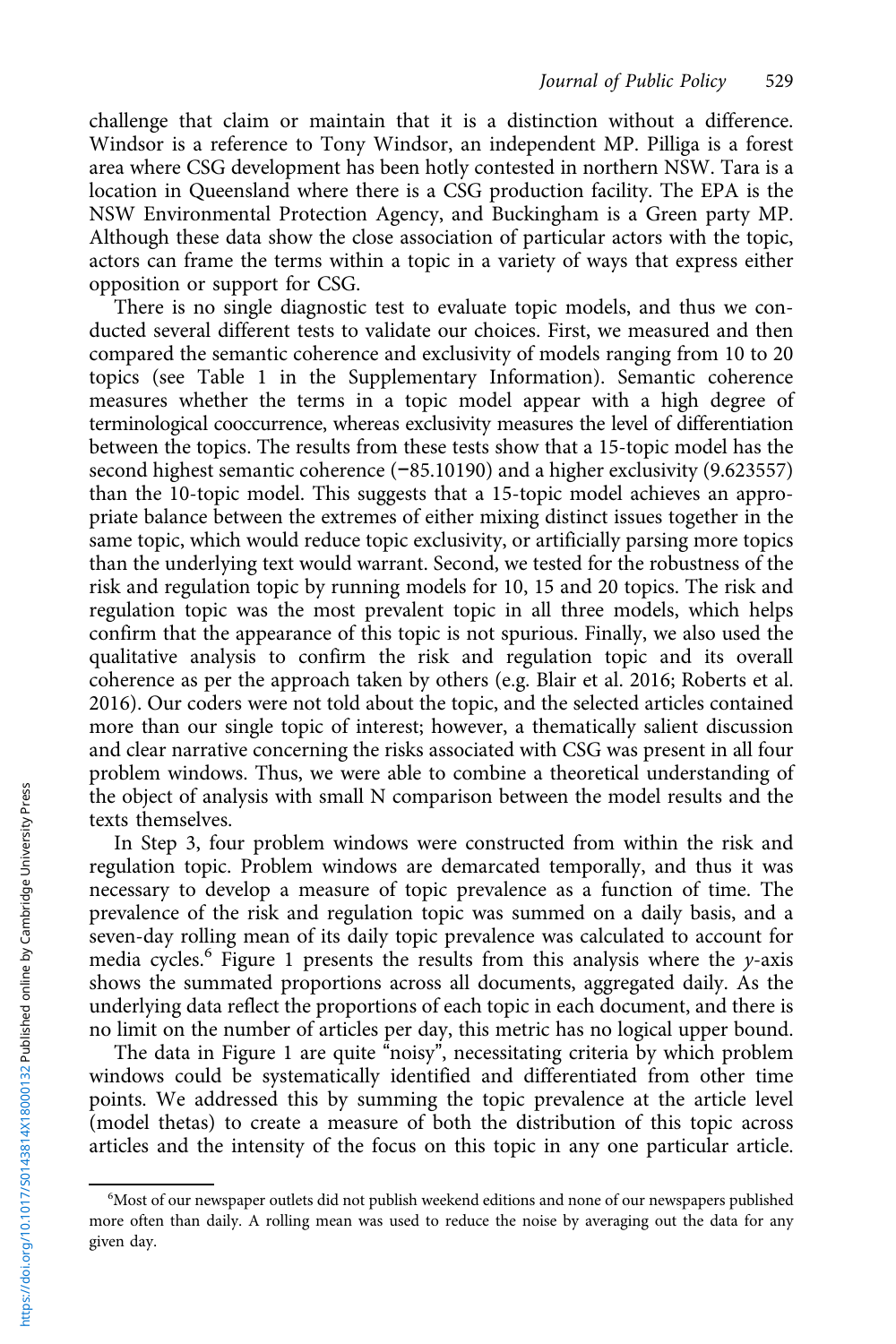

Figure 1. Risk and regulation over time.

Hence, a topic featuring marginally in many articles might still have the same prevalence on a given day as a topic that features heavily in only two articles. We then ordered the results from the day with the highest topic prevalence through to the day with the lowest topic prevalence. We constructed the problem windows by looking within the top 100 days of topic prevalence for at least three days of successive media attention with no more than one day in-between. Where this existed, we took it as evidence of sustained reporting on the topic: that is both an initial increase in the topic's prevalence and a follow-up in interest over successive days. The one-day gap was permitted to allow for other news outlets to pick up a story covered initially by a rival, which is sign of the continuing relevance of the issue. Table 1 presents the results from Step 3. The total topic prevalence in Table 1 refers to the summated topic prevalence across all articles between the date range specified for that window. The four problem windows have been named after the major news story reported in that window. stantially higher than during a hypothetical fifth window and that these differences 2008-01-12 2008-04-09 2008-06-04 2008-07-15 2008-08-26 2008-10-20 2008-12-20 2009-02-07 2009-03-27 2009-05-23 2009-07-08 2009-09-05 2009-10-28 2010-01-09 2010-03-08 2010-04-15 2010-05-25 2010-07-04 2010-08-09 2010-09-14 2010-10-27 2010-12-01 2011-03-24 2011-08-04 2011-10-15 2012-01-07 2012-03-26 2012-06-29 2012-11-07 2013-03-22 2013-07-31 2013-12-09 2014-04-17 2014-09-02 2015-01-29 2015-04-28 2015-11-03 2016-03-02 2016-05-05

We validated our selection of problem windows by running several tests. First, we attempted to construct a fifth problem window. This was only possible within the 200 top days of reporting. The window was also only three days long, and did not revolve around a concrete problem situation.<sup>7</sup> Second, the topic prevalence was substantially lower than for the other four windows. t-tests confirmed that the topic concentrations on a daily basis during our problem windows were sub-

<sup>&</sup>lt;sup>7</sup>Reporting during the fifth problem window included varied commentaries on lessons learnt from Queensland Australia, a report from Victoria Australia and a Labor strategy to embarrass the Liberal party.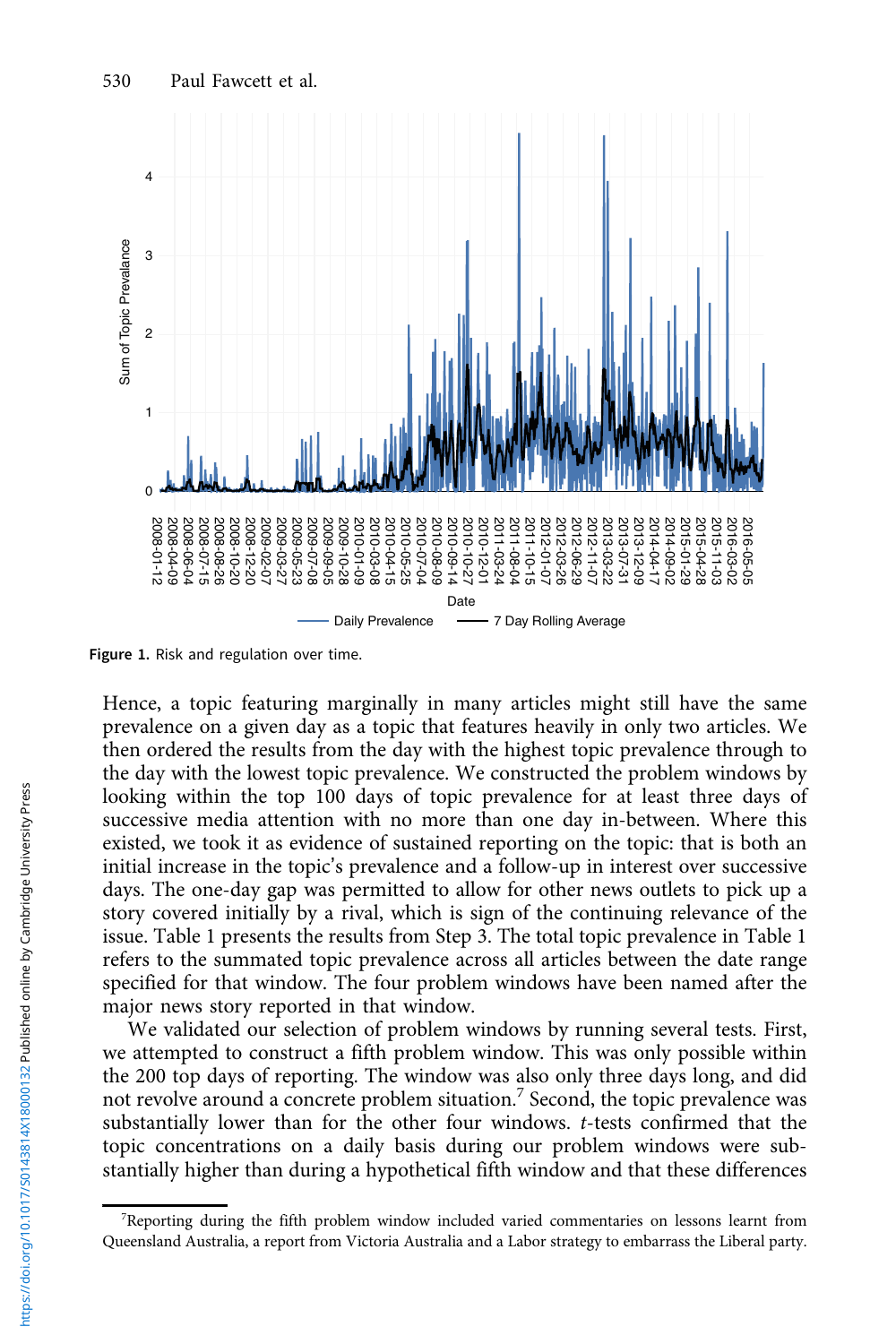| Problem Window                            | Date Range            | Articles | <b>Total Topic</b><br>Prevalence |
|-------------------------------------------|-----------------------|----------|----------------------------------|
| Problem window 1: industry development    | 13/10/2010-29/10/2010 | 47       | 72901                            |
| Problem window 2: land access             | 03/08/2011-22/08/2011 | 26       | 14.39230                         |
| Problem window 3: buffer zone regulation  | 16/02/2013-03/03/2013 | 16       | 9.78787                          |
| Problem window 4: NSW state election      | 20/03/2015-04/04/2015 |          | 9.44679                          |
| Problem window 5: variety of commentaries | 22/09/2013-30/09/2013 |          | 5 764                            |

#### Table 1. Problem windows

were statistically significant ( $t = 4.253$ ,  $p < 0.000$ ). Finally, we charted the daily topic prevalence values in the four problem windows, which show a clear period of problem build-up and then decline in topic prevalence corresponding to the emergence, climax and closure of the problem window (see Figures 2a–2d in the Supplementary Information).

In Step 4, we hand-coded the selected articles  $(n=110)$  in Table 1 for the presence of frames and frame sponsors. We included all the news articles published within the date range covered by each problem window so that we could explore whether a problem window closes when a new issue intrudes. We also added a lead and lag of three days to capture the emergence and closure of a topic, including any transformation in the frames and frame sponsors. Frames were identified as coherent positions attached to an actor, which provide a description of a situation organised with respect to a normative position (for or against CSG) and a range of action. We also hand-coded for the presence of frame sponsors: entities who advocate a particular frame (e.g. individuals, organisations or position titles), as well as their abstract representations (e.g. "protestors" or "industry groups") (Carragee and Roefs 2004; Gamson 2004). We coded every frame to an actor whether they were quoted directly or paraphrased.<sup>8</sup> We then associated frame sponsors with particular social groupings. We used this coding to track the changing presence of frame sponsors, as well as similarities or differences in the frames that they were using. We checked for intercoder reliability on a random sample of 10% of the articles using the  $\kappa$  coefficient (Neuendorf 2002). The result from this test was 0.63, which is on the higher end of the fair to good agreement range (0.4–0.75) (Hayes and Krippendorff 2007). These results match the findings from similar comparisons undertaken elsewhere (e.g. Klüver 2009; Klüver et al. 2015; Blair et al. 2016).

## Problem windows and the CSG debate in Australia

We present our findings in two sections. First, we detail the aggregate results and then we discuss the four problem windows in turn. In total, the 110 selected news articles contained a total of 485 frames and 350 unique frame sponsor mentions (there are more frames than unique frame sponsor mentions because a frame sponsor may deploy more than one frame in a single mention). Nine categories of frame sponsors and nine categories of frames were identified during the analysis.

<sup>&</sup>lt;sup>8</sup>A direct quote is clearly different from having one's words rendered by a journalist, but this distinction is incidental to this analysis.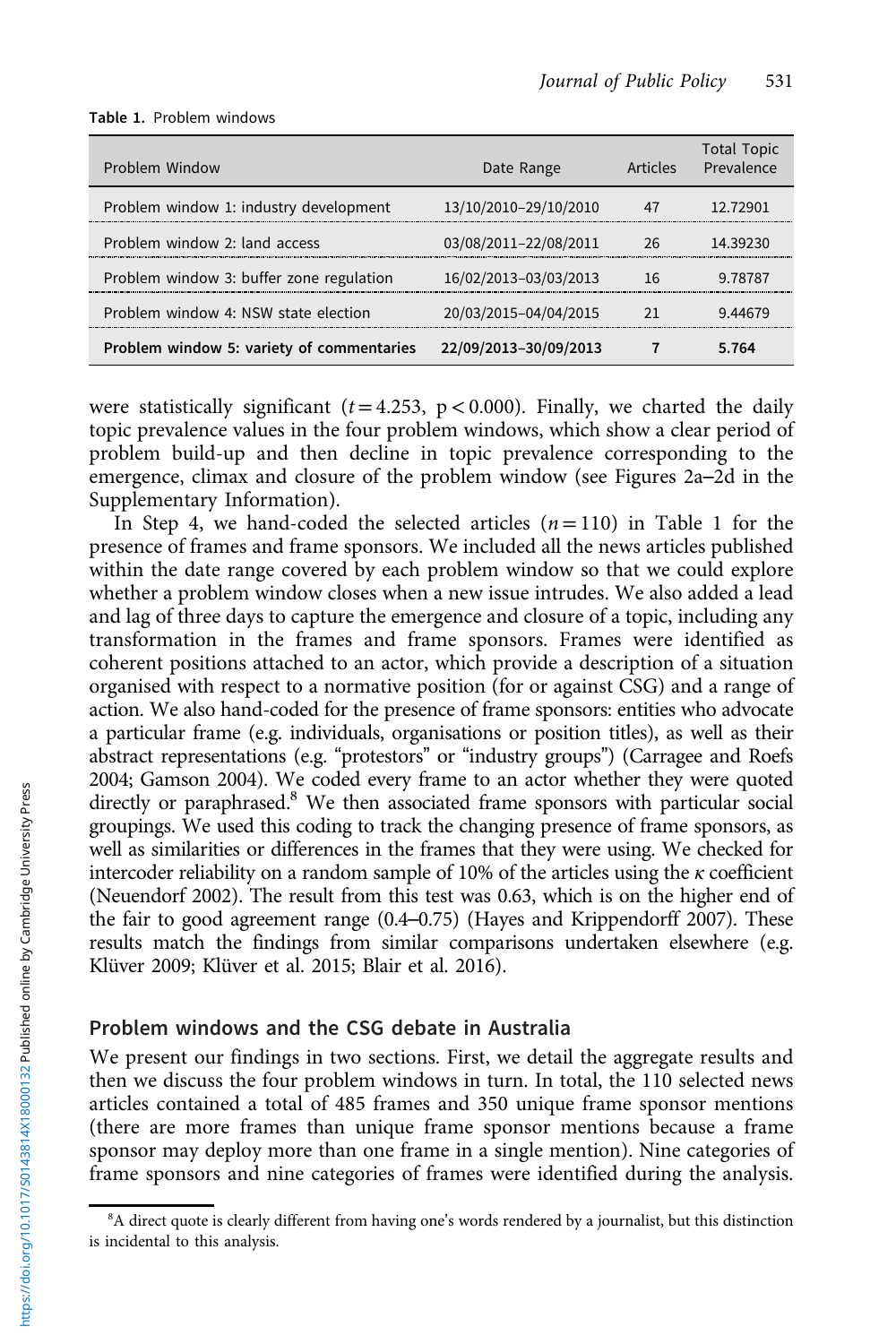### Table 2. Frame categories

| Anti-CSG frame categories       |                                                                                                                                                                                                                                                                    |  |
|---------------------------------|--------------------------------------------------------------------------------------------------------------------------------------------------------------------------------------------------------------------------------------------------------------------|--|
| High risk                       | CSG is a little-understood, high-risk industry<br>The science and safety surrounding CSG is unresolved. The precautionary<br>principle should apply<br>The risks and potential impact of CSG on the environment, other industries<br>and human health are too high |  |
| Farmers and land                | The CSG industry will have a negative impact on farmers, agriculture and<br>landscapes<br>The CSG industry risks prime agricultural land and threatens farmers' property<br>rights<br>Farmers need to be adequately compensated                                    |  |
| Water                           | The CSG industry risks contaminating and depleting the groundwater supply<br>The extraction of large amounts of water from coal seams, its management<br>and its effects remain unanswered                                                                         |  |
| Community                       | CSG will increase tensions and have a negative impact on communities<br>Community concerns are not being adequately addressed, including the<br>pressure that the industry will place on house prices and local infrastructure                                     |  |
| <b>Business and</b><br>politics | The CSG industry has political, economic and cultural power within<br>government<br>The CSG industry is colluding with the government<br>The energy industry will always be favoured over the agricultural industry and<br>local communities                       |  |
| Pro-CSG frame categories        |                                                                                                                                                                                                                                                                    |  |
| Managed risk                    | CSG is a well-understood, low-risk industry<br>The CSG industry is well regulated or excessively regulated<br>Any negative impacts from CSG are easily managed                                                                                                     |  |
| Jobs and growth                 | The CSG industry benefits the economy and provides jobs<br>CSG can coexist with other industries<br>The economic benefits from CSG are local, as well as national                                                                                                  |  |
| Energy                          | CSG is a clean power source<br>CSG can ensure future energy security<br>CSG will help keep energy prices low                                                                                                                                                       |  |
| Governance                      | The subsidiarity principle means that regulatory responsibility for CSG should<br>reside at the lowest possible level (and most often with the states)<br>Governments have the capacity to effectively manage and govern the CSG<br>industry                       |  |

 $CSG = coal$  seam gas.

The nine frame categories consisted of five anti-CSG frames  $[n=258$  split between high risk ( $n=107$ ), farmers and land ( $n=58$ ), water ( $n=38$ ), community ( $n=32$ ) and business and politics ( $n=23$ )] and four pro-CSG frames [ $n=201$  split between managed risk ( $n=103$ ), jobs and growth ( $n=46$ ), energy ( $n=38$ ) and governance  $(n=14)$ ]. We also included an "other" category ( $n=26$ ) for any frames that did not match one of the nine major frame categories identified here. Although some of these frames draw upon overlapping premises, we differentiate them as they provide logically distinct grounds for supporting or opposing CSG development. Table 2 lists the nine categories of frames and their key features.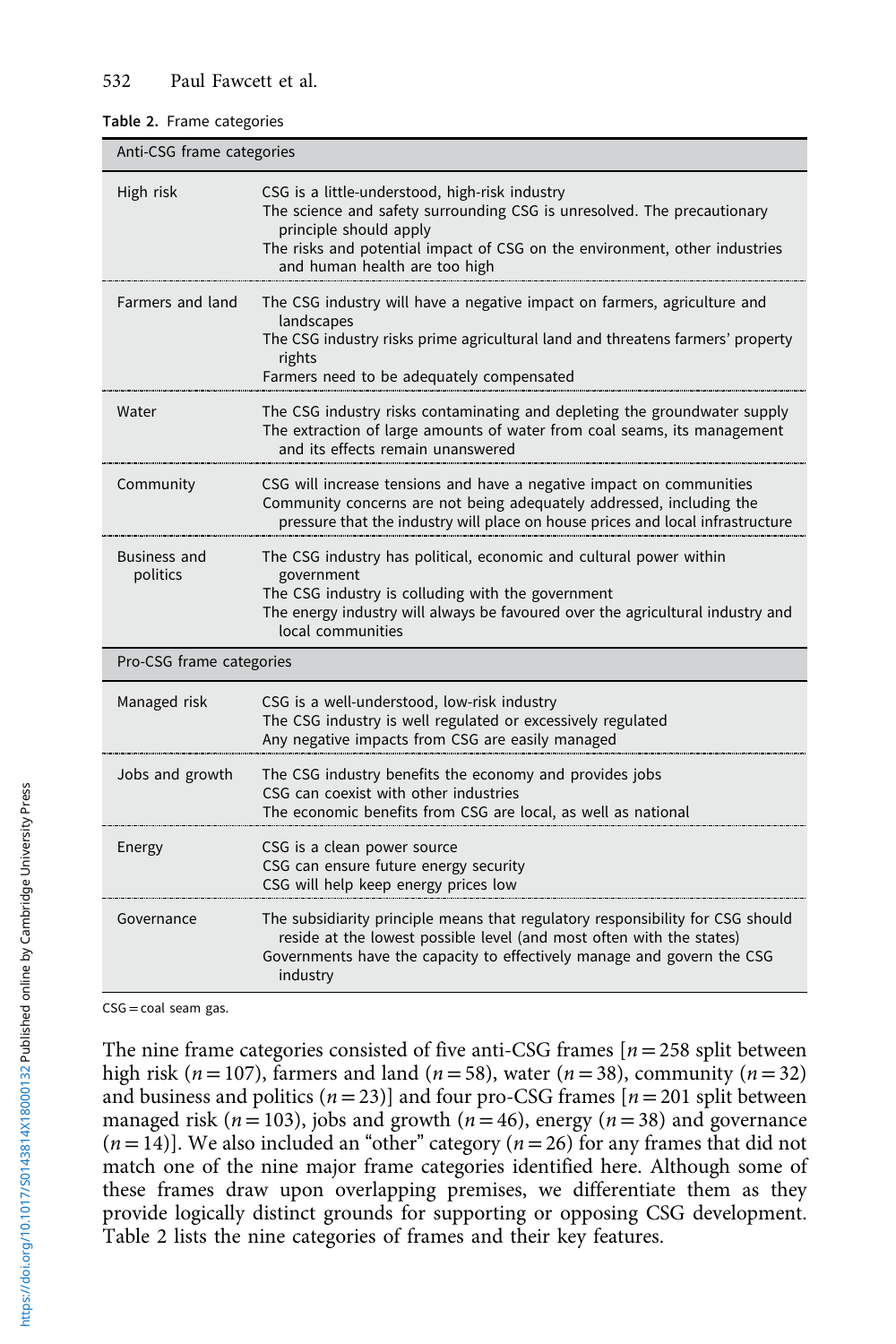| Anti-CSG frame sponsors |                                                                                                                                                                                                 |  |
|-------------------------|-------------------------------------------------------------------------------------------------------------------------------------------------------------------------------------------------|--|
| Farmers                 | Farmers mentioned by name or by generic reference to the "farmers"                                                                                                                              |  |
| Anti-CSG groups         | Groups and social movements opposed to CSG and their spokespeople                                                                                                                               |  |
| Farming lobbyists       | Farming lobby organisations and their spokespeople                                                                                                                                              |  |
| Pro-CSG frame sponsors  |                                                                                                                                                                                                 |  |
| Energy companies        | Energy companies and their spokespeople                                                                                                                                                         |  |
| Energy lobbyists        | Energy and mining lobbyists, and their spokespeople                                                                                                                                             |  |
| Trade unions            | Trade unions and their spokespeople                                                                                                                                                             |  |
| Other frame sponsors    |                                                                                                                                                                                                 |  |
| State politicians       | Members of a State Parliament, government ministers and members of<br>the official opposition, state level political parties and candidates<br>running for office in the state election         |  |
| Federal politicians     | Members of the Federal Parliament, government ministers and members<br>of the official opposition, federal level political parties and candidates<br>running for office in the federal election |  |
| Community members       | Community members mentioned by name or by generic reference such<br>as "locals" or "residents of Tara"                                                                                          |  |
| Other                   | Individuals and groups that do not fit into any of the categories above                                                                                                                         |  |

Table 3. Frame sponsors

 $CSG = coal$  seam gas.

Three frame sponsors consistently adopted anti-CSG frames  $[n=80$  split between farmers  $(n=36)$ , anti-CSG groups  $(n=25)$  and farming lobbyists  $(n=19)$ ] and pro-CSG frames, respectively  $[n=82$  split between energy companies  $(n=39)$ , energy lobbyists  $(n=32)$  and trade unions  $(n=11)$ ]. A further three frame sponsors  $[n=139$  split between state politicians  $(n=71)$ , federal politicians  $(n=61)$  and community members  $(n=7)$ ] adopted a mix of anti- and pro-CSG frames. We also included an "other" category ( $n=49$ ) for any frame sponsors who did not match one of the nine major frame sponsors. They also sponsored a mix of anti- and pro-CSG frames. Table 3 lists the nine major frame sponsors and their key features.

The first problem window – industry development – contained 128 frames and 89 unique frame sponsors. Two news stories dominated this problem window during a 16-day period starting from Wednesday 13 October 2010. The first news story centred on a press release in which a CSG company announced the detection of Benzene, Toluene, Ethylbenzene and Xylene (BTEX) chemicals in its exploration wells ( $n=11$  articles). This was followed two days later by a news story concerning the Federal Environment Minister's approval of a LNG export facility on Curtis Island ( $n=16$  articles). Five articles reported on these two stories in the same piece.

The major frame sponsors in this problem window included farmers  $(n=17)$ , farming lobbyists ( $n=12$ ), anti-CSG groups ( $n=10$ ) and energy companies ( $n=13$ ). Other frame sponsors were present  $(n=31)$  but they were mentioned less than ten times. Anti-CSG frames ( $n=83$ ) dominated over pro-CSG frames ( $n=43$ ). The three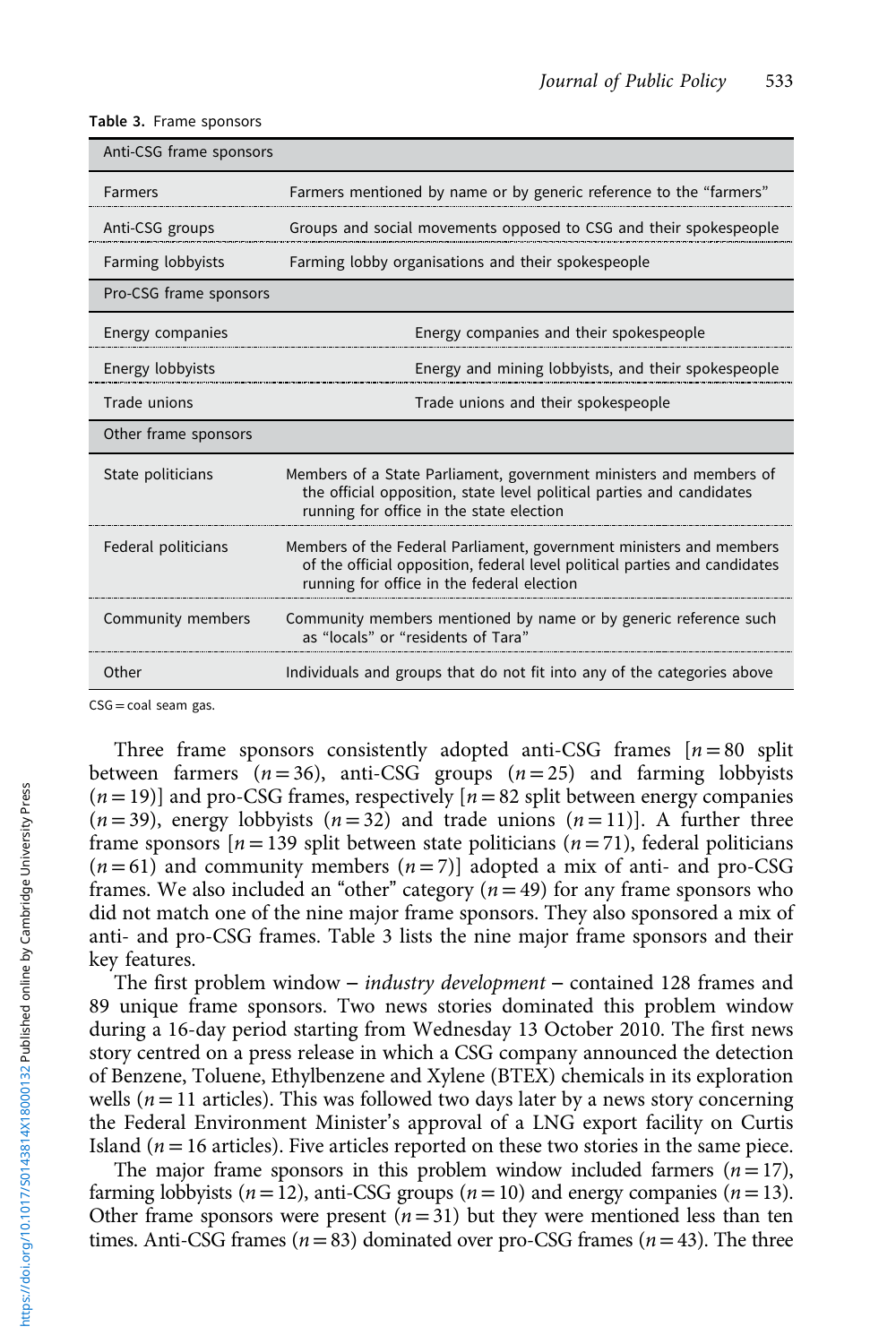dominant anti-CSG frames were high risk ( $n=46$ ), water ( $n=15$ ) and farmers and land ( $n=13$ ), whereas the two dominant pro-CSG frames were managed risk ( $n=28$ ) and jobs and growth  $(n=14)$ . Although the water frame was present across both news stories, the high risk and jobs and growth frames featured more heavily in the LNG story. Most frames emphasised the environmental and social risks of CSG and/or the need for tighter regulation. In short, this was a problem window dominated by anti-CSG frame sponsors ( $n=45$ ) and anti-CSG frames ( $n=83$ ). The problem window closes five days after the news story on the BTEX spill and three days after the government's announcement approving the LNG export facility. The CSG industry's managed risk frame appears to have been effective in closing the problem window, including its repeated reassurances that the risks associated with the spill were manageable and that the "community should have confidence in the processes we've put in place  $-$  as soon as there are issues we inform the regulator" (The Australian 2010). The bipartisan political support for the LNG export facility and its timed announcement also helps explain why this problem window closed.

The second problem window – land access – contained 145 frames and 111 unique frame sponsors. Two news stories dominated this problem window in a 19-day period from Wednesday 3 August 2011. The first news story concerned otherwise unconnected events such as the announcement of a parliamentary inquiry into CSG, a public meeting held by an energy lobby group and a group of anti-CSG protesters "gatecrashing" an industry conference  $(n=12 \text{ articles})$ . The media used these protests to report more widely on community concerns towards CSG. This problem window was also extended by a second news story concerning comments made in a radio interview by the former Opposition Leader, Tony Abbott, in which he argued that farmers' property rights needed greater protection  $(n=11$  articles). The interview was interpreted as a departure from the bipartisan political support that had been shown towards the CSG industry, which helped spark a political debate about the role of the federal government in regulating CSG. Anti-CSG parties, such as the Greens, used Abbott's interview to argue for more federal regulation and stronger land access requirements.

The major frame sponsors in this problem window were federal politicians  $(n=41)$  and state politicians  $(n=21)$  who both used a mix of pro- and anti-CSG frames. There was a fairly even split between anti-CSG  $(n=24)$  and pro-CSG frame sponsors ( $n=18$ ), including agricultural voices ( $n=19$ ) and the energy sector ( $n=18$ ), but anti-CSG frames ( $n=81$ ) were present more than pro-CSG frames ( $n = 59$ ). Abbott's radio interview led to a significant rise in the farmers and land frame. There was a split between Green politicians who sponsored high-risk frames and the Government who tended to sponsor the managed risk and energy frames. Other prominent frame sponsors included state politicians, agricultural voices and energy lobbyists and companies. State politicians did not engage with the land and access frame but did sponsor the high risk, managed risk, jobs and growth and community frames. Agricultural voices consistently sponsored the water frame and the farmers and land frame, whereas energy sector voices sponsored the energy, managed risk and jobs and growth frames.

In terms of frame sponsors, the reporting notably shifts towards politicians  $(n=52$  over a five-day period) in the week after Abbott's radio interview. Other frame sponsors ( $n=22$  over a five-day period), both pro- and anti-CSG, are marginalised during this period. The problem window closes once federal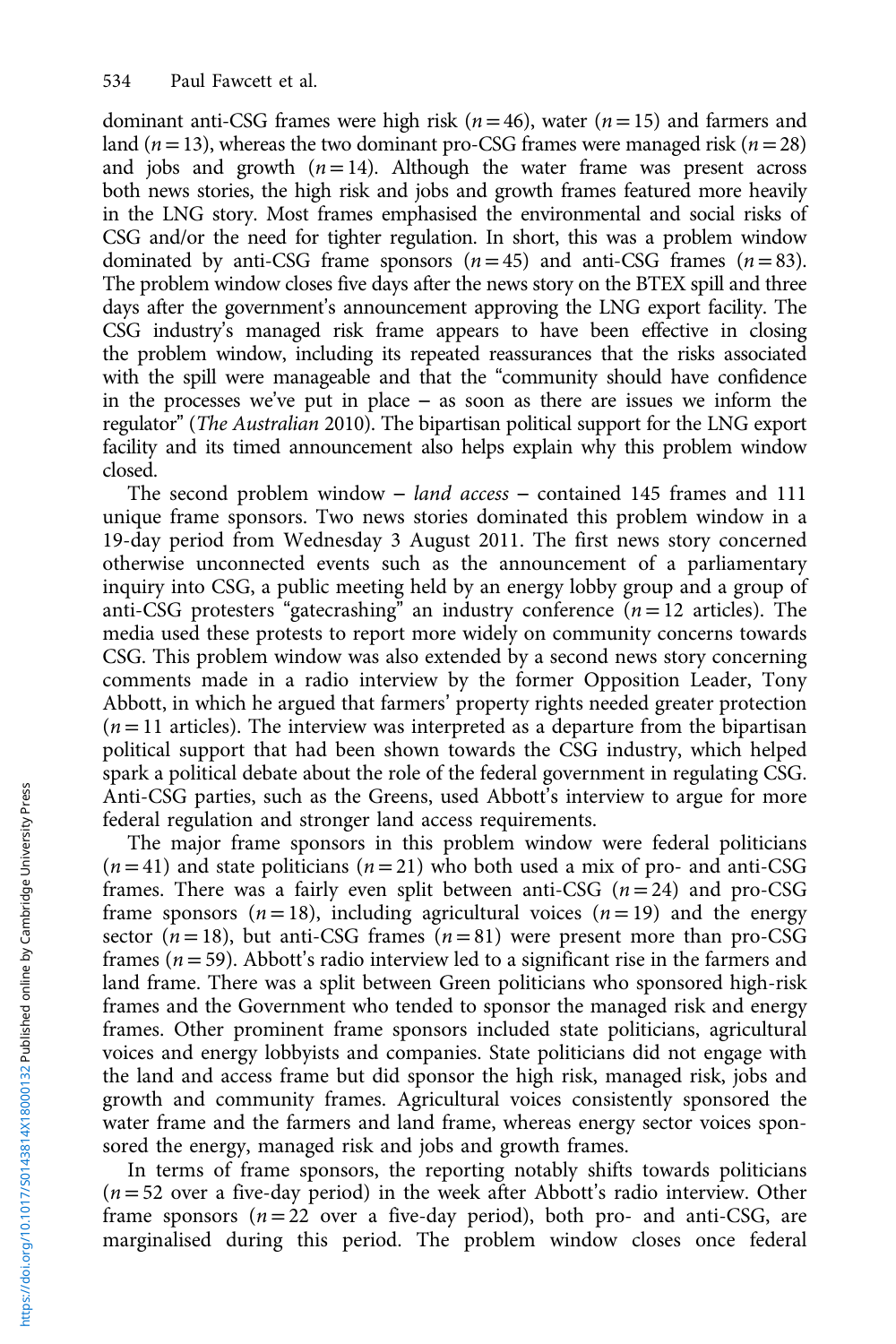politicians converge around a governance frame, which places responsibility for CSG regulation with the states. Thus, elite frame convergence among federal politicians' closes off debate and prevents other frame sponsors from extending the problem window's duration.

The third problem window – buffer zone regulation – contains 60 frames and 43 unique frame sponsor mentions in a 13-day period from Saturday 16 February 2013. A government announcement that it would introduce a 2 km "no go zone" for CSG exploration adjacent to urban areas and prime horse/winery land dominated this problem window. Most of the coverage of this story took place in the two days before and after the announcement ( $n=9$  articles). There was one other minor news story in this problem window ( $n=2$  articles).

The major frame sponsors in this problem window included trade unions  $(n=9)$ , state politicians  $(n=8)$ , federal politicians  $(n=7)$  and the energy sector  $(n=8)$ . The presence of trade unions is related to the minor news story, whereas the three other frame sponsors ( $n=23$ ) all relate to the new buffer zone regulation. Anti-CSG ( $n = 24$ ) and pro-CSG frames ( $n = 31$ ) were fairly evenly distributed, but politicians and the energy sector heavily dominated the frame sponsorship. Although state politicians sponsored high risk and community frames to justify the new regulation, the energy sector sponsored frames that emphasised energy (security), jobs and growth. Pro-CSG frame sponsors used the energy frame to draw attention to NSW's looming energy crisis and the jobs and growth frame to focus on the industry's economic potential.

The final problem window  $-$  NSW state election  $-$  contains 152 frames and 107 unique frame sponsor mentions in a 15-day period from Friday 20 March 2015. The major news story in this problem window concerned the NSW state election, which took place on 28 March 2015 ( $n=12$  articles). CSG exploration was a key election issue in several marginal seats where longstanding incumbents from the National party were seen as being under potential threat from anti-CSG candidates, including the Greens and other Independents. The NSW Labor party also took an anti-CSG position by announcing its intention to ban Santos's controversial Narrabri Gas Project, one of only two serious CSG proposals in the state at the time. There were five other articles in this problem window.

The major frame sponsors in this problem window include state politicians  $(n=39)$ , energy lobbyists  $(n=10)$ , energy companies  $(n=13)$  and federal politicians ( $n=8$ ). Notably, anti-CSG frame sponsors ( $n=8$ ) are relatively marginalised compared with pro-CSG frame sponsors ( $n=27$ ) despite anti-CSG frames ( $n=70$ ) and pro-CSG frames  $(n=68)$  remaining fairly balanced. The "other" category  $(n=25)$  is relatively high and includes a range of actors from musicians to actors and radio talk-show hosts to ex-public servants. On the presence and distribution of frames, risk-based frames ( $n=72$ ) are the most important. Managed risk frames  $(n=41)$  are mainly sponsored by the energy sector that presents CSG as a low-risk technology that has local community support. Opposition to CSG comes from "outsiders" who only want to "make trouble" by "politicising" the decision-making process. Conversely, high-risk and community frames are mainly sponsored by state politicians, particularly the Greens and Labor. The business and politics frame  $(n=10)$  – which focusses on distrust and collusion between industry and the government – also gains prominence in this problem window for the first time. New frame sponsors, such as Simone Marsh, an ex-public servant whistle-blower, and Dayne Pratzky, an activist/actor in the movie Frackman, sponsor this frame.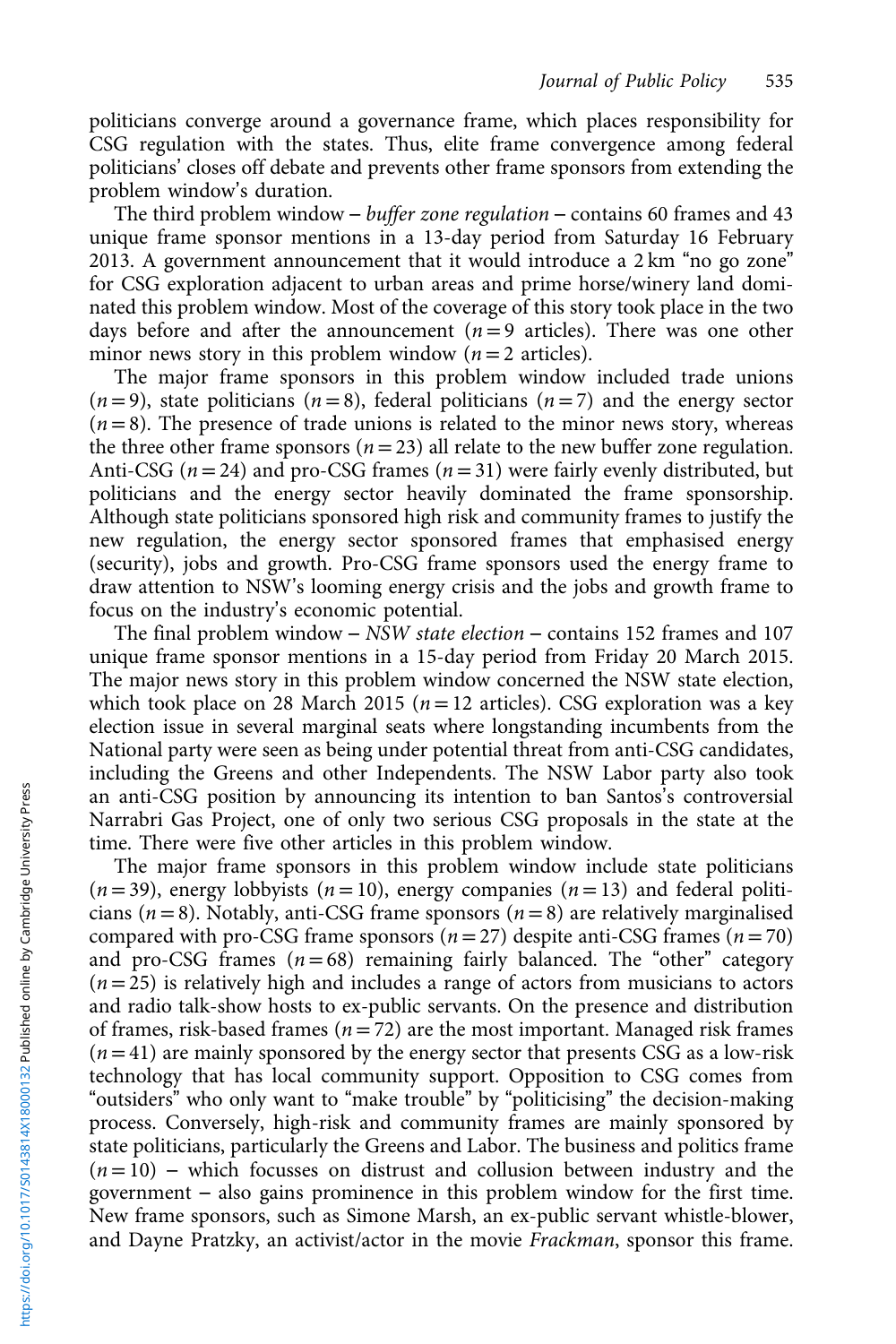The problem window closes three days after the election. Although the anti-CSG movement gains votes in several swing states, they fail to achieve an overall win and the problem window closes. There are two notable differences between this problem window and the others: first, a greater diversity in frame sponsors and, second, an even distribution between anti- and pro-CSG frames despite a larger presence of pro-CSG frame sponsors.

## Discussion: why do problem windows close?

The results from this analysis suggest that problem windows generally close in response to institutionalised events and actions by formal political authorities. These events and actions lead to the closure of problem windows because they decisively reshape the context of problematisation, resolving or undermining the motivational grounds on which the problem window first emerged. Although the four problem windows detail distinct actions, they all function in the same way: the problem windows close once the provocation to continue the conflict has receded and there is no further interest in continuing to report on the original story that had provoked the initial contestation. These findings suggest that nonelite policy actors will find it challenging to open a problem window independently from either an action or intervention by a political authority or an institutionalised event.

We can also identify three specific mechanisms, which all point to how press coverage is primarily motivated by conflict. The first mechanism, elite frame convergence, occurs when an issue becomes noncontentious and a problem window closes because elites come to share a common framing of the issue. The second problem window provides an example of this mechanism at work. Abbott's radio interview broke with the established bipartisan policy and led to frame divergence between the Government and Opposition. However, the Government and Opposition's subsequent convergence around a governance frame effectively closed the problem window.

Problem windows also closed following *public statements*. In general, these problem windows are relatively short-lived because they are limited to the announcement itself. The introduction of a new buffer zone regulation in the third problem window provides an example of this mechanism. The new regulation was announced and state politicians were given an opportunity to justify the change. Without a new news story, the problem window closes. However, industries can also use public statements as an attempt to get ahead of a controversy and close off debate. In our analysis, this is illustrated by the BTEX press release, which successfully managed to close a problem window by promoting consistent and reassuring frames around managed risk. The company got "ahead of the story" by preempting public opposition and developing a response to it.

Our final mechanism is elections. Here, problem windows close because they provide democratic legitimation for particular issue framings in a space of contestation. The state election was branded as a "referendum" on the "future of CSG". Although anti- and pro-CSG frames were fairly evenly distributed, anti-CSG groups were largely marginalised from the debate by state and federal politicians who sponsored anti-CSG frames. The problem window closed shortly after the election result when it was reported that the anti-CSG movement made important gains but not enough to win.

Our finding that the operation of problem windows is closely linked to the ability to control or prolong a controversy suggests opportunities for further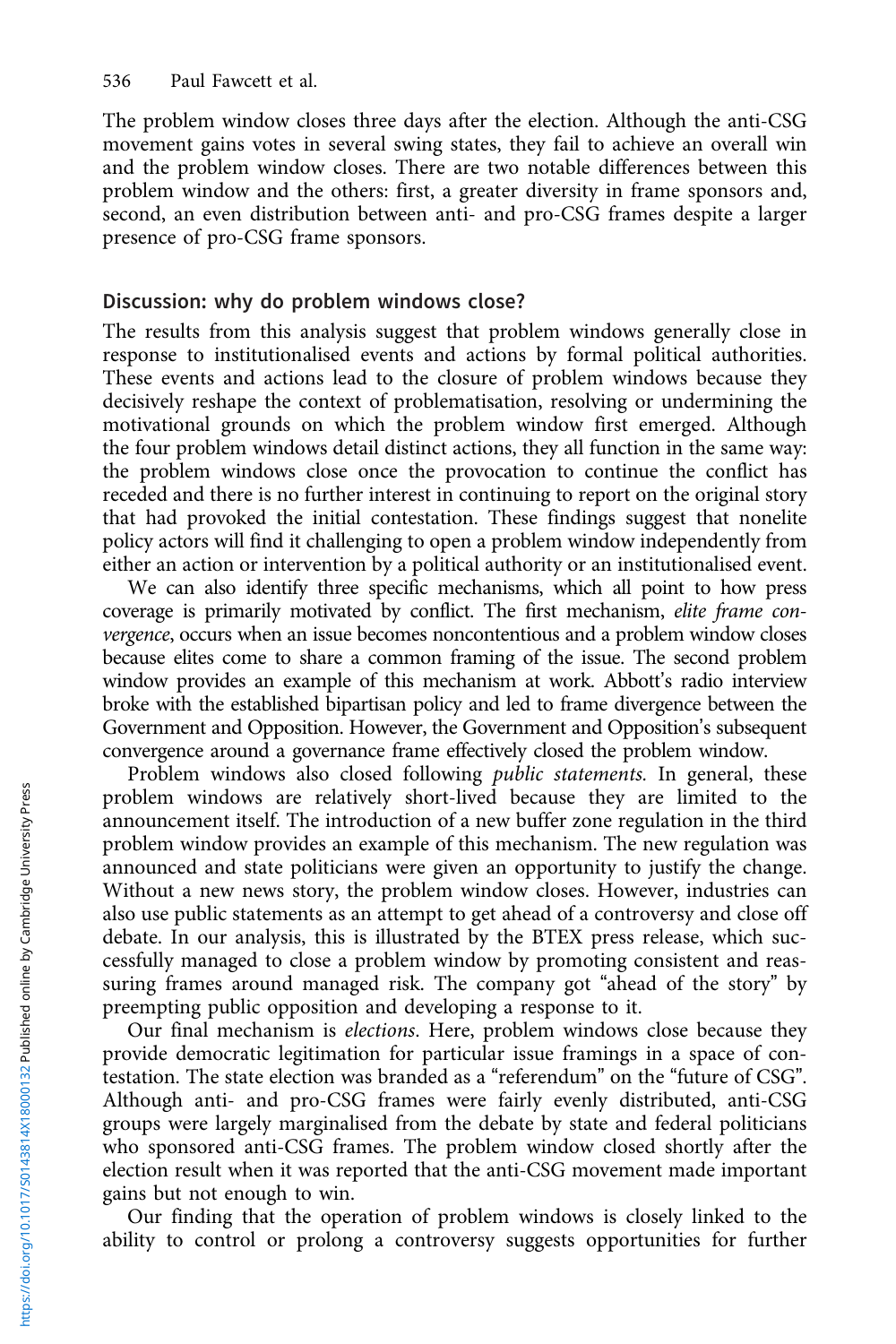research. First, a comparative examination of other policy domains could be used to further delimit the conditions under which problem windows persist and close. Second, the methodological approach outlined here could be used to compare problem windows in other venues such as social media, written submissions to parliamentary inquiries and government reports. The broadcast news media remains important, but social media is also a crucial communication platform and written submissions present frame sponsors with an opportunity to outline their position on an issue at length. Studying other venues may also present opportunities to analyse the norms within different media systems (Hallin and Mancini 2004). This study found a more or less equal number of pro- and anti-CSG frames, but there were also times when new frames and new frame sponsors had more of an opportunity to enter into the debate (e.g. during elections). The news media's tendency towards "balanced coverage" in which competing arguments are presented, the time and resource pressures of the news room and how journalists report issues more generally may both shape the conclusions of this study but also present an opportunity for comparison between how problem windows operate in the news media compared with other communication channels where similar norms and practices do not apply. Interviews may also present opportunities to explore problems that are being discussed out of public purview, as well as issues that the news media have not reported on.

## Conclusion

This article has examined how frames change within and between four problem windows or, to put it differently, both within continuous contexts and diachronically across contexts. It has done so through an innovative combination of qualitative and digital methods. By focussing on a specific debate in Australia, we have been able to control for the context at any given time. Our findings indicate that problem windows close when the grounds for problematisation cease to exist. A controversy generated by a suspicion may cease at the time the suspicion is either confirmed or demonstrably denied.

The finding that elite actions and elections close problem windows points to their particular role in dialogically reshaping the grounds that gave rise to contestation in the first place. Both industry and political elites played a much larger role in the discourse over CSG than the voices of activists. Elite actions and statements play a larger role given their functions as decisionmakers regarding policy, policy leadership or business activity. These findings are consistent with Bennett's "indexing" theory that news reporting tends to be indexed to the terms of elite actors and this finding is likely generalisable as the indexing theory has held up over time and across varied contexts (Bennett 1990; Livingston and Bennett 2003). Whatever contestation has been created by civil society actors, elite reaction or an electoral result can also have the effect of dissipating the controversy. Although movements may make use of new digital communications tools, their capacity to influence broadcast media debates appears more limited and dependent on partnering with like-minded elites.

We have also been able to show that problem windows close once the original grounds for why they opened no longer pertain even if the issues that opened the problem window in the first place transcend its very closure. An example from this study is the state election where an election contest opened a problem window.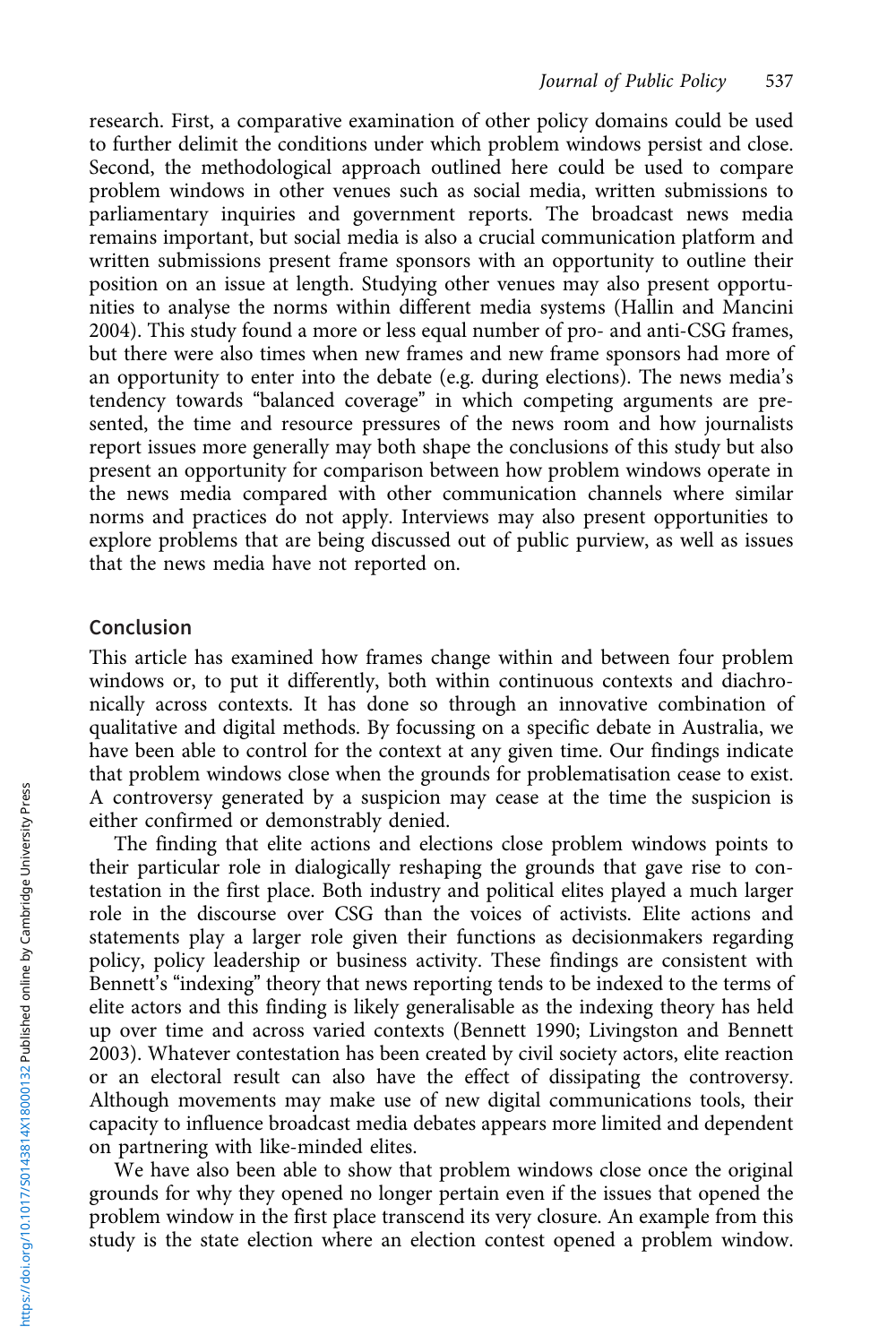Although this is a finding consistent with the MSF literature (e.g. Birkland 1997, 1998), the election result also marked the end of the problem window because the initial reason for the debate was no longer present even though concerns about CSG continued to persist beyond the campaign period. This shows how context is integral to the analysis of problem windows.

These findings also have important implications for the MSF because they help us understand how and why problem streams evolve and the factors that influence policy change more broadly. The problem stream is one of three streams and the MSF posits that policy change occurs when coupling occurs across all three streams. By better understanding how the problem stream evolves, we can begin to contribute to a broader understanding of how the three streams interact and couple with each other to generate policy change. This article represents a first step in that direction.

Supplementary materials. To view supplementary material for this article, please visit https://doi.org/ 10.1017/S0143814X18000132

Acknowledgements. The authors acknowledge funding from the Australian Research Council (DP150103615), as well as the extremely helpful comments and suggestions on earlier versions of this article from Dr Francesco Balio and Dr Matt Wood, the journal's four reviewers and the journal's Field Editor, Professor Fabrizio Gilardi.

## References

- Aipperspach R, Rattenbury TL, Woodruff A, Anderson K, Canny JF and Aoki P (2006) Ethno-Mining: Integrating Numbers and Words from the Ground Up. Published October 2006 by Electrical Engineering and Computer Sciences, University of California, Berkeley, CA.
- The Australian (2010) LNG wells threaten Murray. The Australian, 21 October, p. 5.
- Bacchi C (2009) Analysing Policy: What's the Problem Represented To Be? Frenchs Forest, NSW: Pearson Higher Education.
- Bauer PC, Barberá P, Ackermann K and Venetz A (2017) Is the Left-Right Scale a Valid Measure of Ideology? Political Behavior 39(3): 553–583.

Baumgartner FR, De Boef SL and Boydstun AE (2008) The Decline of the Death Penalty and the Discovery of Innocence. Cambridge: Cambridge University Press.

- Baumgartner FR and Jones BD (1993) Agendas and Instabilities in American Politics. Chicago, IL: University of Chicago Press.
- Béland D (2016) Kingdon Reconsidered: Ideas, Interests and Institutions in Comparative Policy Analysis. Journal of Comparative Policy Analysis 18(3): 228–242.
- Béland D and Howlett M (2016) The Role and Impact of the Multiple-Streams Approach in Comparative Policy Analysis. Journal of Comparative Policy Analysis 18(3): 221–227.
- Benford RD and Snow DA (2000) Framing Processes and Social Movements: An Overview and Assessment. Annual Review of Sociology 26, 611–639.
- Bennett WL (1990) Toward a Theory of Press-State Relations in the United States. Journal of Communication 40(2): 103–125.
- Birkland TA (1997) After Disaster: Agenda Setting, Public Policy and Focusing Events. Washington, DC: Georgetown University Press.
- Birkland TA (1998) Focusing Events, Mobilization, and Agenda Setting. Journal of Public Policy 18(1): 53–74.
- Blair BD, Weible CM, Heikkila T and Evensen D (2016) Comparing Human and Automated Coding of News Articles on Hydraulic Fracturing in New York and Pennsylvania. Society and Natural Resources 29(7): 880–884.

Blumler J and Gurevitch M (1995) The Crisis of Public Communication. New York: Routledge.

- Bomberg E (2015) Shale We Drill? Discourse Dynamics in UK Fracking Debates. Journal of Environmental Policy & Planning 19(1): 72–88.
- Boscarino JE (2009) Surfing for Problems: Advocacy Group Strategy in U.S. Forestry Policy. Policy Studies Journal 37(3): 415–434.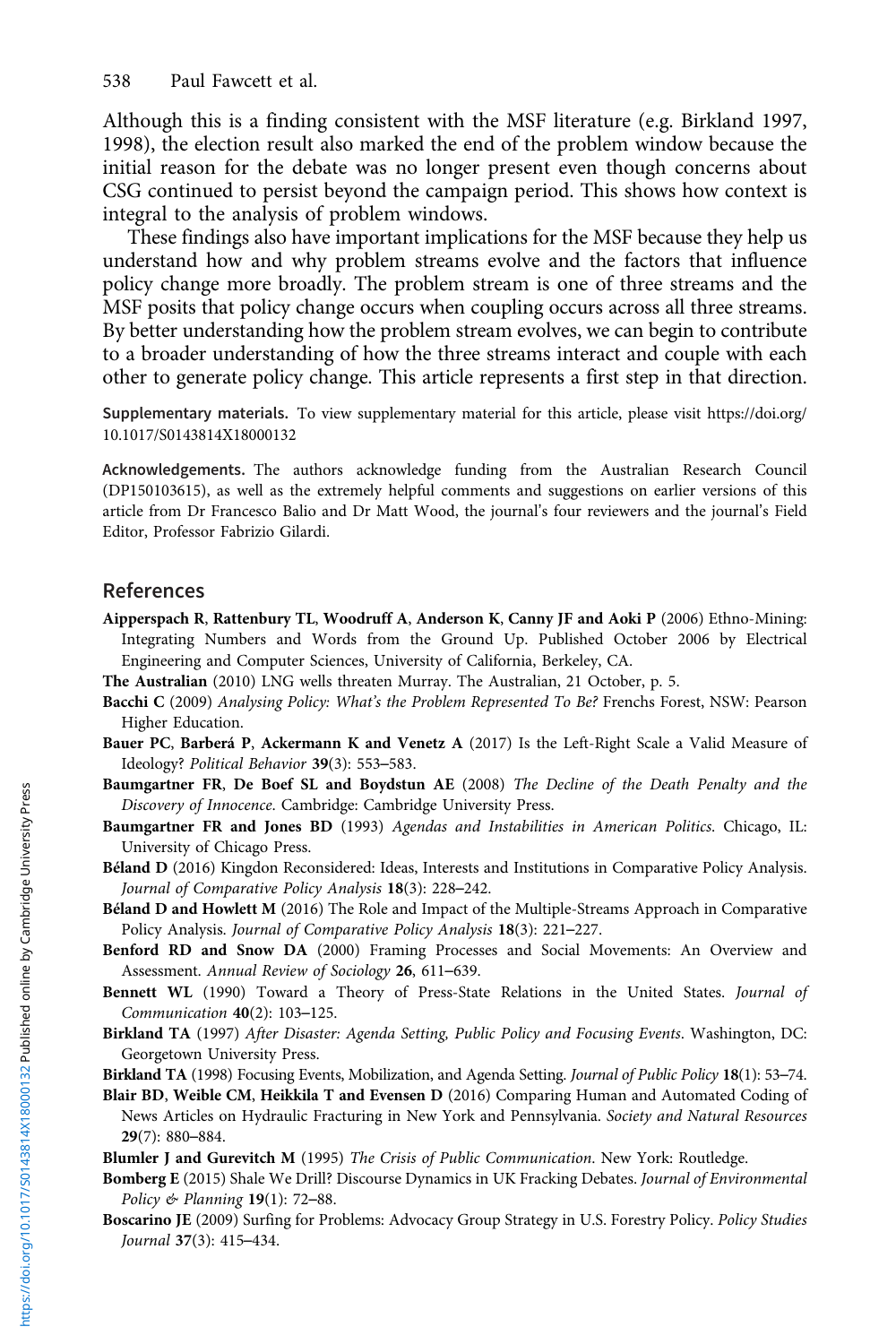- Boscarino JE (2016) Setting the Record Straight: Frame Contestation as an Advocacy Tactic. Policy Studies Journal 44(3): 280–308.
- Boykoff MT and Boykoff JM (2004) Balance as Bias: Global Warming and the US Prestige Press. Global Environmental Change 14(2): 125–136.
- Burke K. (1984) Attitudes Toward History. Berkeley, CA: University of California Press.
- Cacciatore MA, Dietram AS and Iyengar S (2016) The End of Framing as We Know It … and the Future of Media Effects. Mass Communication and Society 19(1): 7–23.
- Cairney P and Jones MD (2016) Kingdon's Multiple Streams Approach: What is the Empirical Impact of this Universal Theory? Policy Studies Journal 44(1): 37–58.
- Callaghan K and Schnell F (2001) Assessing the Democratic Debate: How the News Media Frame Elite Policy Discourse. Political Communication 18(2): 183–213.
- Carragee KM and Roefs W (2004) The Neglect of Power in Recent Framing Research. Journal of Communication 54(2): 214–233.
- Carvalho A (2007) Ideological Cultures and Media Discourses on Scientific Knowledge: Rereading News on Climate Change. Public Understanding of Science 16(2): 223–243.
- Chong D and Druckman JN (2006) Framing Theory. Annual Review of Political Science 10, 103–126.
- De Bruycker I (2016) Framing and Advocacy: A Research Agenda for Interest Group Studies. Journal of European Public Policy 24(5): 775–787.
- Downs A (1972) Up and Down with Ecology-the Issue-Attention Cycle. The Public Interest 28, 38–50.
- Evensen DT, Clarke CE and Stedman RC (2014) A New York or Pennsylvania State of Mind: Social Representations in Newspaper Coverage of Gas Development in the Marcellus Shale. Journal of Environmental Studies and Sciences 4(1): 65–77.
- Fawcett P and Wood M (2017) Depoliticization, Meta-Governance, and Coal Seam Gas Regulation in New South Wales. In Fawcett P, Flinders M, Hay C and Wood M (eds.), Anti-Politics, Depoliticization, and Governance. Oxford: Oxford University Press, 217–243.
- Ferree MM and Merrill DA (2000) Hot Movements, Cold Cognition: Thinking About Social Movements in Gendered Frames. Contemporary Sociology 29(3): 454–462.
- Gamson WA (2004) Bystanders, Public Opinion, and the Media. In Snow DA, Soule SA and Kriesi H (eds.), The Blackwell Companion to Social Movements. New York: Blackwell, 242–261.
- Gamson WA and Modigliani A (1989) Media Discourse and Public Opinion on Nuclear Power: A Constructionist Approach. American Journal of Sociology 95(1): 1–37.
- Gamson WA and Wolfsfeld G (1993) Movements and Media as Interacting Systems. The Annals of the American Academy of Political and Social Science 528, 114–125.
- González-Bailón S and Paltoglou G (2015) Signals of Public Opinion in Online Communication: A Comparison of Methods and Data Sources. The Annals of the American Academy of Political and Social Science 659, 95–107.
- Greenberg JH (2005) Language Universals: With Special Reference to Feature Hierarchies. Berlin: Mouton de Gruyter.
- Grimmer J and King G (2011) General Purpose Computer-Assisted Clustering and Conceptualization. Proceedings of the National Academy of Sciences of the United States of America 108(7): 2643–2650.
- Grimmer J and Stewart B (2013) Text as Data: The Promise and Pitfalls of Automatic Content Analysis Methods for Political Texts. Political Analysis 21(3): 267–297.
- Günther E and Quandt T (2016) Word Counts and Topic Models. Digital Journalism 4(1): 75-88.
- Hajer MA and Wagenaar H (2003) Deliberative Policy Analysis: Understanding Governance in the Network Society. Cambridge: Cambridge University Press.
- Hallin DC and Mancini P (2004) Comparing Media Systems: Three Models of Media and Politics. Cambridge: Cambridge University Press.
- Hand M and Hillyard S (eds) (2014) Big Data?: Qualitative Approaches to Digital Research. Volume 13 Bingley: Emerald Group Publishing.
- Hayes AF and Krippendorff K (2007) Answering the Call for a Standard Reliability Measure for Coding Data. Communication Methods and Measures 1(1): 77–89.
- Howlett M (1998) Predictable and Unpredictable Policy Windows: Institutional and Exogenous Correlates of Canadian Federal Agenda-Setting. Canadian Journal of Political Science/Revue canadienne de science politique 31(3): 495–524.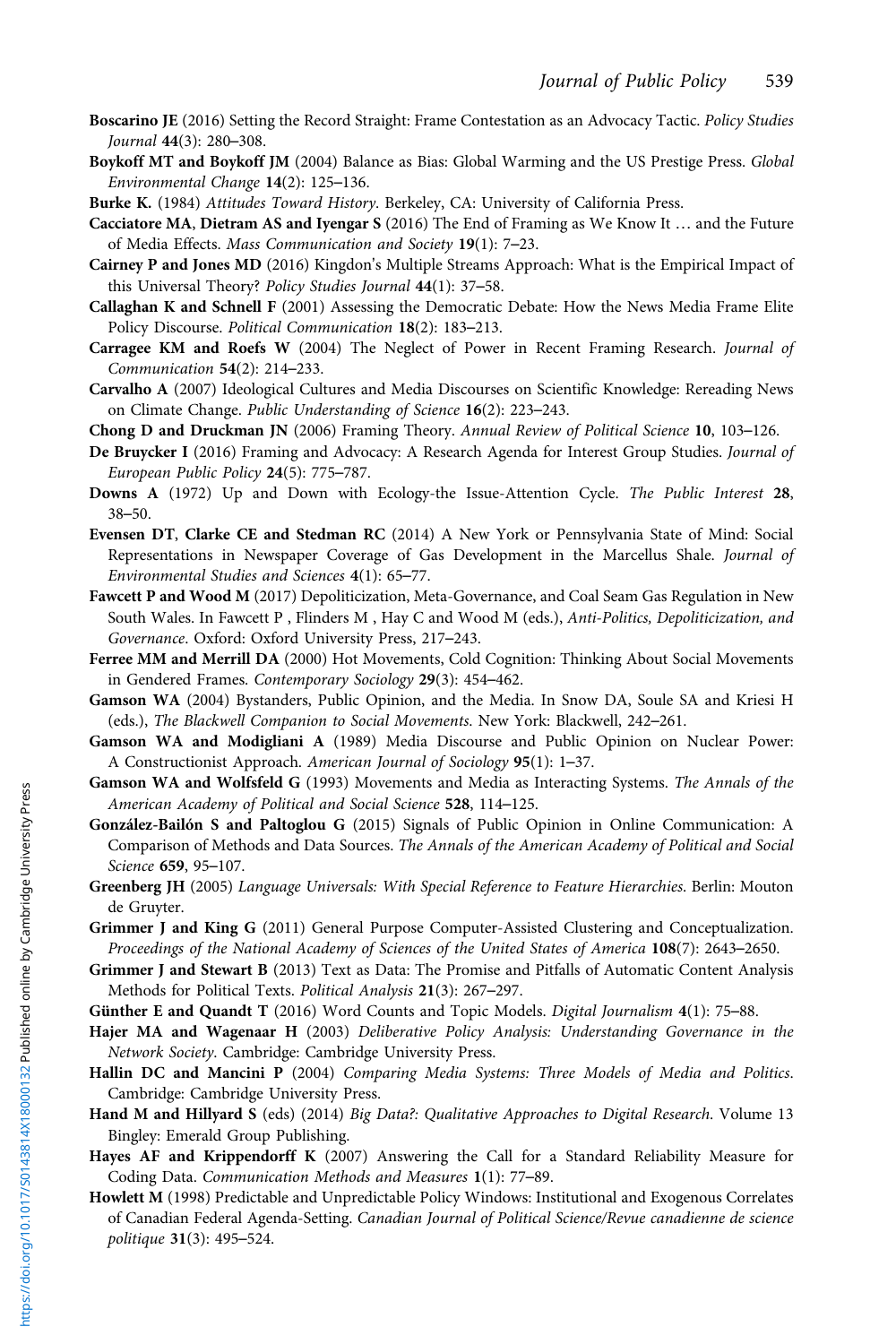- Howlett M, McConnell A and Perl A (2015) Streams and Stages: Reconciling Kingdon and Policy Process Theory. European Journal of Political Research 54(3): 419–434.
- Hurka S and Nebel K (2013) Framing and Policy Change After Shooting Rampages: A Comparative Analysis of Discourse Networks. Journal of European Public Policy 20(3): 390–406.
- Iyengar S (1990) Framing Responsibility for Political Issues: The Case of Poverty. Political Behavior 12(1): 19–40.
- Jacobi C, van Atteveldt W and Welbers K (2016) Quantitative Analysis of Large Amounts of Journalistic Texts Using Topic Modelling. Digital Journalism 4(1): 89–106.
- Jaspal R and Nerlich B (2014) Fracking in the UK Press: Threat Dynamics in an Unfolding Debate. Public Understanding of Science 23(3): 348–363.
- Jones MD, Peterson HL, Pierce JJ, Herweg N, Bernal A, Raney HL and Zahariadis N (2016) A River Runs Through it: A Multiple Streams Meta-Review. Policy Studies Journal 44(1): 13–36.
- Kingdon JW (1997) Agendas, Alternatives, and Public Policies, 2nd ed. New York: Longman.
- Klüver H (2009) Measuring Interest Group Influence Using Quantitative Text Analysis. European Union Politics 10(4): 535–549.
- Klüver H, Mahoney C and Opper M (2015) Framing in Context: How Interest Groups Employ Framing to Lobby the European Commission. Journal of European Public Policy 22(4): 481–498.
- Knaggård Å (2015) The Multiple Streams Framework and the Problem Broker. European Journal of Political Research 54(3): 450–465.
- Kriesi H (1995) New Social Movements in Western Europe: A Comparative Analysis. Minneapolis, MN: University of Minnesota Press.
- Lewis SC, Zamith R and Hermida A (2013) Content Analysis in an Era of Big Data: A Hybrid Approach to Computational and Manual Methods. Journal of Broadcasting & Electronic Media 57(1): 34–52.
- Livingston S and Bennett WL (2003) Gatekeeping, Indexing, and Live-Event News: Is Technology Altering the Construction of News? Political Communication 20(4): 363–380.
- Metze T (2014) Fracking the Debate: Frame Shifts and Boundary Work in Dutch Decision Making on Shale Gas. Journal of Environmental Policy & Planning 19(1): 35-52.
- Meyer DS (2004) Protest and Political Opportunities. Annual Review of Sociology 30(1): 125–145.
- Mikhaylov S, Laver M and Benoit KR (2012) Coder Reliability and Misclassification in the Human Coding of Party Manifestos. Political Analysis 20(1): 78–91.
- Mukherjee I and Howlett M (2015) Who is a Stream? Epistemic Communities, Instrument Constituencies and Advocacy Coalitions in Public Policy-Making. Politics and Governance 3(2): 65–75.
- Neuendorf KA (2002) The Content Analysis Guidebook. London: Sage.
- Nisbet MC and Huge M (2006) Attention Cycles and Frames in the Plant Biotechnology Debate: Managing Power and Participation Through the Press/Policy Connection. Harvard International Journal of Press/Politics 11(1): 3–40.
- Nowlin MC (2016) Modelling Issue Definitions Using Quantitative Text Analysis. Policy Studies Journal 44(3): 309–331.
- NSW Parliamentary Library (2013) Gas: Resources, Industry Structure and Domestic Reservation Policies. Briefing Paper No. 12/2013, NSW Parliamentary Research Service, Sydney.
- Rawat P and Morris JC (2016) Kingdon's "Streams" Model at Thirty: Still Relevant in the 21st Century? Politics and Policy 44(4): 608–638.
- Roberts ME, Stewart BM and Tingley D (2016) Stm: Estimation of the Structural Topic Model, [https://](https://cran.r-project.org/web/packages/stm/index.html) [cran.r-project.org/web/packages/stm/index.html](https://cran.r-project.org/web/packages/stm/index.html) (accessed 28 August 2016).
- Robinson SE and Eller WS (2010) Participation in Policy Streams: Testing the Separation of Problems and Solutions in Subnational Policy Systems. Policy Studies Journal 38(2): 199–216.
- Sager F and Thomann E (2017) Multiple Streams in Member State Implementation: Politics, Problem Construction and Policy Paths in Swiss Asylum Policy. Journal of Public Policy 37(3): 287–314.
- Schön DA and Rein M (1994) Frame Reflection: Toward the Resolution of Intractable Policy Controversies. New York: Basic Books.
- Shanahan EA, McBeth MK and Hathaway PL (2011) Narrative Policy Framework: The Influence of Media Policy Narratives on Public Opinion. Politics & Policy 39(3): 373-400.
- Stedman RC, Jacquet JB, Filteau MR, Willits FK, Brasier KJ and McLaughlin DK (2012) Environmental Reviews and Case Studies: Marcellus Shale Gas Development and New Boomtown Research: Views of New York and Pennsylvania Residents. Environmental Practice 14(4): 382–393.